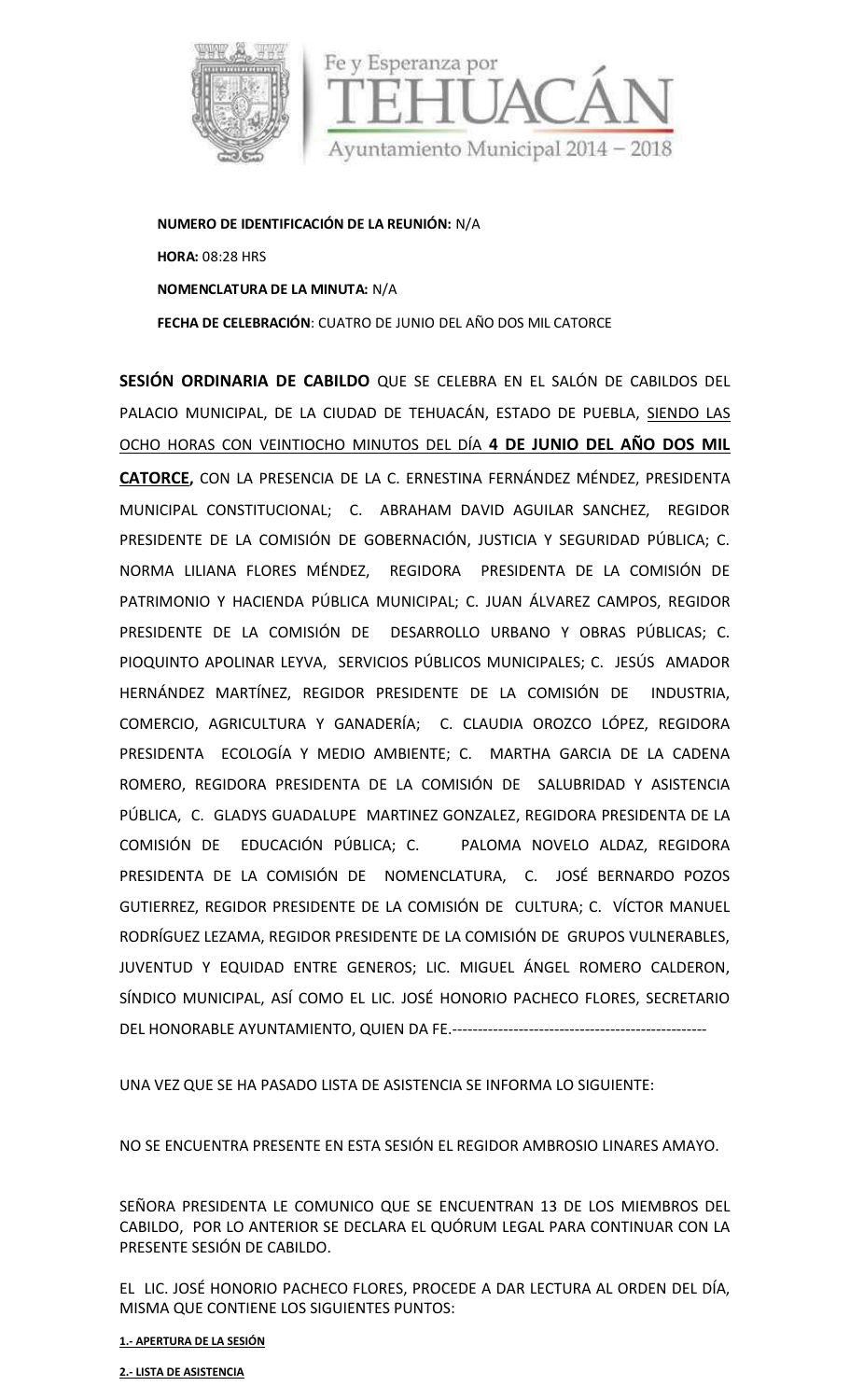#### **4.- LECTURA DEL ACTA ANTERIOR**

#### **5.- PRESIDENCIA.-**

- ANÁLISIS, DISCUSIÓN Y EN SU CASO APROBACIÓN DEL PETITORIO QUE CONTIENE EL ORGANIGRAMA GENERAL DEL H. AYUNTAMIENTO MUNICIPAL 2014-2018.
- ANÁLISIS, DISCUSIÓN Y EN SU CASO APROBACIÓN POR PARTE DE LOS INTEGRANTES DEL HONORABLE CABILDO, DEL RESULTADO DE LA ELECCIÓN EFECTUADA EL DIA 21 DE MAYO DEL AÑO 2014, CON MOTIVO DE LA DESIGNACIÓN DE INSPECTOR AUXILIAR DE RANCHO CABRAS, QUE SE ENCUENTRA EN SANTA CATARINA OTZOLOTEPEC DE ESTA JURISDICCIÓN MUNICIPAL.
- ANÁLISIS, DISCUSIÓN Y EN SU CASO APROBACIÓN DEL PETITORIO QUE CONTIENE LA REANUDACIÓN DEL APOYO PECUNIARIO OTORGADO AL CONSEJO ADMINISTRATIVO DEL COMPLEJO CULTURAL EL CARMEN, DURANTE LA PRESENTE ADMINISTRACIÓN, EN UNA CANTIDAD DE \$23,000.00 (VEINTITRES MIL PESOS 00/100 M.N.) MENSUALES.
- ANÁLISIS, DISCUSIÓN Y EN SU CASO APROBACIÓN DEL PETITORIO QUE CONTIENE LA APROBACIÓN PARA QUE SE CONSIDERE COMO INTEGRANTE DE LA COMISIÓN DE GOBERNACIÓN, JUSTICIA Y SEGURIDAD PÚBLICA AL REGIDOR PIOQUINTO APOLINAR LEYVA.

#### **6.- COMISIÓN DE CULTURA.**

 ANÁLISIS, DISCUSIÓN Y EN SU CASO APROBACIÓN DEL DICTAMEN QUE CONTIENE LA APROBACIÓN DE LA RESTAURACIÓN DE LOS MURALES DEL PALACIO MUNICIPAL DE TEHUACÁN CON BASE AL PRESUPUESTO CONTENIDO EN EL DICTAMEN DE REFERENCIA.

**7.- ASUNTOS GENERALES.**

#### **CLAUSURA.**

EN USO DE LA PALABRA EL LIC. JOSÉ HONORIO PACHECO FLORES, DA CUENTA AL CABILDO DEL MEMORANDUM NÚMERO 41/2014 SIGNADO POR EL C. AMBROSIO LINARES AMAYO, REGIDOR DE PATRIMONIO HISTÓRICO Y DEPORTES, SIGNADO AL SUSCRITO, POR MEDIO DEL CUAL ME SOLICITA SE JUSTIFIQUE SU AUSENCIA A LA SESIÓN ORDINARIA DE CABILDO DEL DIA 4 DE JUNIO DEL AÑO EN CURSO, TODA VEZ QUE ACUDIRÁ A LA CIUDAD DE MÉXICO, A TRATAR ASUNTOS RELACIONADOS CON EL ÁREA DEPORTIVA QUE TIENEN ENCOMENDADA.

#### **EL CABILDO SE DA POR ENTERADO.**

## **PRESIDENCIA.- ANÁLISIS, DISCUSIÓN Y EN SU CASO APROBACIÓN DEL ASUNTO RELACIONADO CON EL ORGANIGRAMA GENERAL DEL H. AYUNTAMIENTO DE TEHUACÁN.**

EL LIC. JOSÉ HONORIO PACHECO FLORES, PROCEDE A DAR LECTURA AL PETITORIO CORRESPONDIENTE MISMO QUE A LA LETRA DICE:

"… AL CABILDO DE ESTE HONORABLE AYUNTAMIENTO DE TEHUACÁN, PUEBLA.

LA SUSCRITA PRESIDENTA MUNICIPAL C. ERNESTINA FERNÁNDEZ MÉNDEZ, CON FUNDAMENTO EN EL ARTÍCULO 115 FRACCIÓN II DE LA CONSTITUCIÓN POLÍTICA DE LOS ESTADOS UNIDOS MEXICANOS. ARTÍCULO 105 FRACCIÓN II DE LA CONSTITUCIÓN POLÍTICA DEL ESTADO LIBRE Y SOBERANO DEL ESTADO DE PUEBLA, ARTÍCULOS 78 FRACCIONES III, XXIII, 90, 91 FRACCIÓN LVI, 92, DE LA LEY ORGÁNICA MUNICIPAL, SOMETO A SU ANÁLISIS Y APROBACIÓN DEL HONORABLE CABILDO, EL PETITORIO CORRESPONDIENTE A LA PROPUESTA Y EN SU CASO APROBACIÓN DEL ORGANIGRAMA GENERAL DEL H. AYUNTAMIENTO DE TEHUACÁN, PUEBLA. LO ANTERIOR EN BASE A LOS SIGUIENTES:

#### C O N S I D E R A N D O S

1.- QUE PARA EL BUEN FUNCIONAMIENTO DE LA PRESENTE ADMINISTRACIÓN Y LA AUDITORIA SUPERIOR DEL ESTADO DE PUEBLA, SE REQUIERE UNA ESTRUCTURA ORGÁNICA OPERATIVA DEL MUNICIPIO ACTUALIZADA Y APROBADA POR CABILDO.

2.- QUE EN TÉRMINOS DE LO DISPUESTO POR EL ARTÍCULO 115 DE LA CONSTITUCIÓN POLÍTICA DE LOS ESTADOS UNIDOS MEXICANOS, LOS MUNICIPIOS ESTÁN INVESTIDOS DE PERSONALIDAD JURÍDICA Y MANEJARA SU PATRIMONIO CONFORME A LA LEY.

3.- QUE EN TÉRMINOS DE LO DISPUESTO POR EL ARTÍCULO 105 FRACCIÓN II DE LA CONSTITUCIÓN POLÍTICA DEL ESTADO LIBRE Y SOBERANO DE PUEBLA, LA ADMINISTRACIÓN PÚBLICA SERÁ CENTRALIZADA Y DESCENTRALIZADA, Y PODRÁN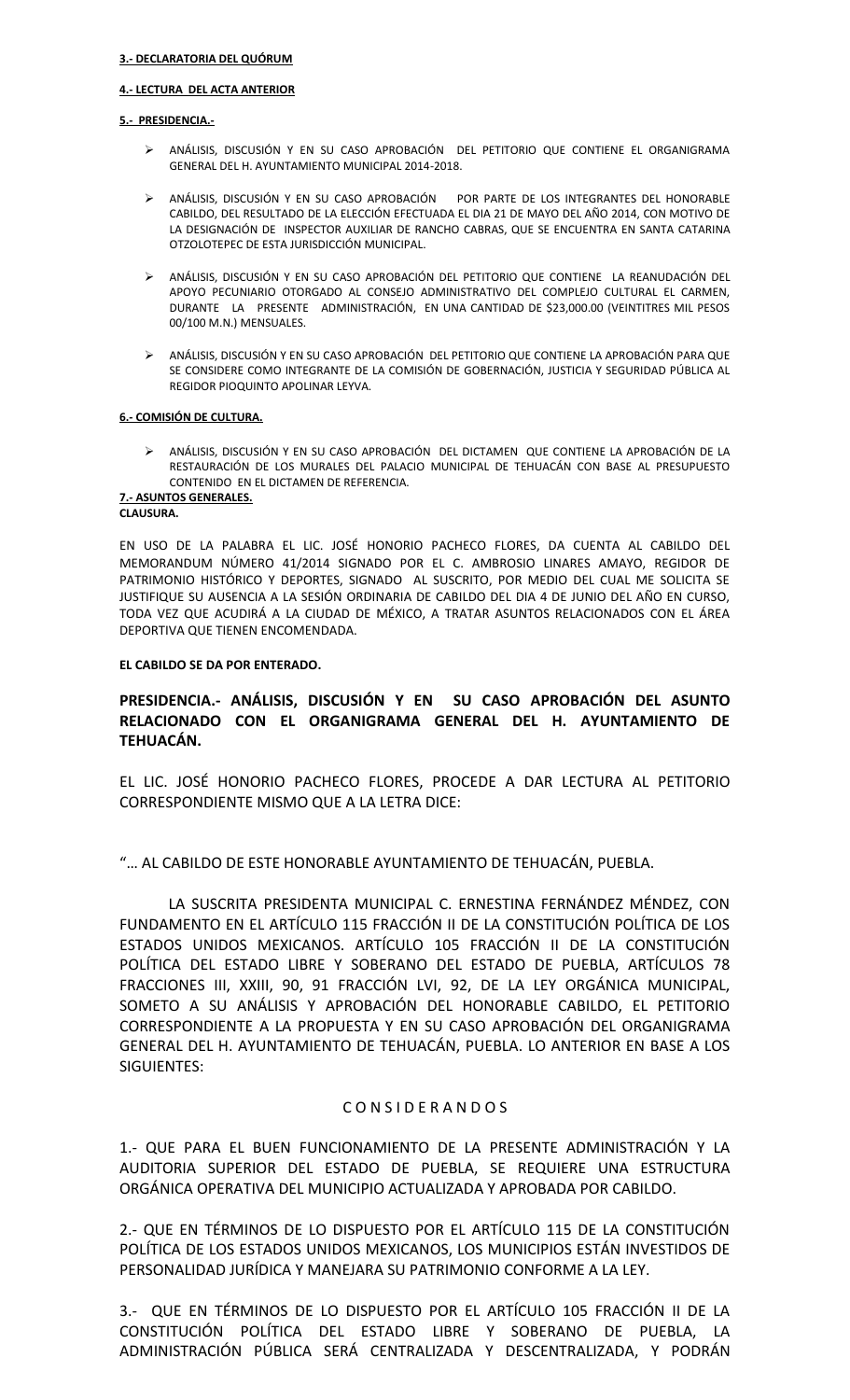ESTABLECERSE LAS ENTIDADES QUE SE JUZGUEN CONVENIENTES PARA REALIZAR LOS OBJETIVOS DE LA ADMINISTRACIÓN PÚBLICA MUNICIPAL.

4.- QUE EN TÉRMINOS DE LO DISPUESTO POR EL ARTÍCULO 78 FRACCIONES III Y XXIII DE LA LEY ORGÁNICA MUNICIPAL, APROBAR SU ORGANIZACIÓN Y DIVISIÓN ADMINISTRATIVAS DE ACUERDO CON LAS NECESIDADES DEL MUNICIPIO; CREAR Y SUPRIMIR EMPLEOS MUNICIPALES SEGÚN LO EXIJAN LAS NECESIDADES PÚBLICAS.

5.- QUE EN TÉRMINOS DE LO DISPUESTO EN EL ARTICULO 90 DE LA LEY ORGÁNICA MUNICIPAL, LOS AYUNTAMIENTOS ESTARÁN PRESIDIDOS POR UN PRESIDENTE MUNICIPAL, QUE SERÁ ELECTO EN LOS TÉRMINOS DE LA CONSTITUCIÓN POLÍTICA DEL ESTADO LIBRE Y SOBERANO DE PUEBLA, LAS DISPOSICIONES APLICABLES DE LA LEGISLACIÓN ELECTORAL, Y ESTA LEY.

6.- QUE EN TÉRMINOS DE LOS DISPUESTO EN EL ARTÍCULO 91 FRACCIÓN LVI DE LA LEY ORGÁNICA MUNICIPAL, UNA DE LAS FACULTADES DE LOS PRESIDENTES MUNICIPALES ES NOMBRAR Y REMOVER LIBREMENTE A LOS DIRECTORES, JEFES DE DEPARTAMENTO Y SERVIDORES PÚBLICOS DEL AYUNTAMIENTO QUE NO TENGAN LA CALIDAD DE EMPLEADOS DE BASE.

POR LO ANTERIORMENTE EXPUESTO Y FUNDADO, PREVIO ESTUDIO, ANÁLISIS Y REVISIÓN POR PARTE DE LA SUSCRITA DE TODAS Y CADA UNA DE LAS PARTES QUE CONFORMAN EL PRESENTE PETITORIO CORRESPONDIENTE AL ORGANIGRAMA GENERAL DEL H. AYUNTAMIENTO DE TEHUACÁN, PUEBLA, SOLICITO ATENTAMENTE A ESTE HONORABLE CABILDO TENGAN A BIEN APROBAR EL SIGUIENTE

#### P E T I T O R I O

ÚNICO: APROBAR EL ORGANIGRAMA GENERAL DEL H. AYUNTAMIENTO DE TEHUACÁN, PUEBLA DE ACUERDO AL ANEXO 1, PARA EL PRESENTE PERIODO 2014 – 2018.- ATENTAMENTE.- TEHUACÁN, PUEBLA, A 04 DE JUNIO DEL 2014.- C. ERNESTINA FERNÁNDEZ MÉNDEZ, PRESIDENTA MUNICIPAL CONSTITUCIONAL.- FIRMA LEGIBLE…"

HABIÉNDOSE ANALIZADO AMPLIAMENTE ESTE PUNTO, SEÑORA PRESIDENTA MUNICIPAL, REGIDORES Y SÍNDICO MUNICIPAL, EN VOTACIÓN SE LES CONSULTA SI SE APRUEBA LA PROPUESTA EN CUESTIÓN, LOS QUE ESTÉN POR AFIRMATIVA SÍRVANSE MANIFESTARLO LEVANTANDO LA MANO, POR UNANIMIDAD DE VOTOS A FAVOR POR PARTE DE LOS INTEGRANTES DEL H. CABILDO, SE DETERMINA EL SIGUIENTE:

# **A C U E R D O**

**ÚNICO.-** SE APRUEBA EL ORGANIGRAMA GENERAL, DEL H. AYUNTAMIENTO DE TEHUACÁN, PUEBLA DE ACUERDO AL ANEXO 1 PARA EL PRESENTE PERIODO 2014 – 2018, MISMO QUE PASA A FORMAR PARTE DEL PRESENTE ACUERDO.

LO ANTERIORMENTE CON FUNDAMENTO EN LOS INSTRUMENTOS LEGALES INVOCADOS EN EL DOCUMENTO DE REFERENCIA.

**PRESIDENCIA.- ANÁLISIS, DISCUSIÓN Y EN SU CASO APROBACIÓN POR PARTE DE LOS INTEGRANTES DEL HONORABLE CABILDO, DEL RESULTADO DE LA ELECCIÓN EFECTUADA EL DIA 21 DE MAYO DEL AÑO 2014, CON MOTIVO DE LA DESIGNACIÓN DE INSPECTOR AUXILIAR DE RANCHO CABRAS, QUE SE ENCUENTRA EN SANTA CATARINA OTZOLOTEPEC DE ESTA JURISDICCIÓN MUNICIPAL.**

EL LIC. JOSÉ HONORIO PACHECO FLORES, PROCEDE A DAR LECTURA AL PETITORIO DE REFERENCIA, MISMO QUE A LA LETRA DICE: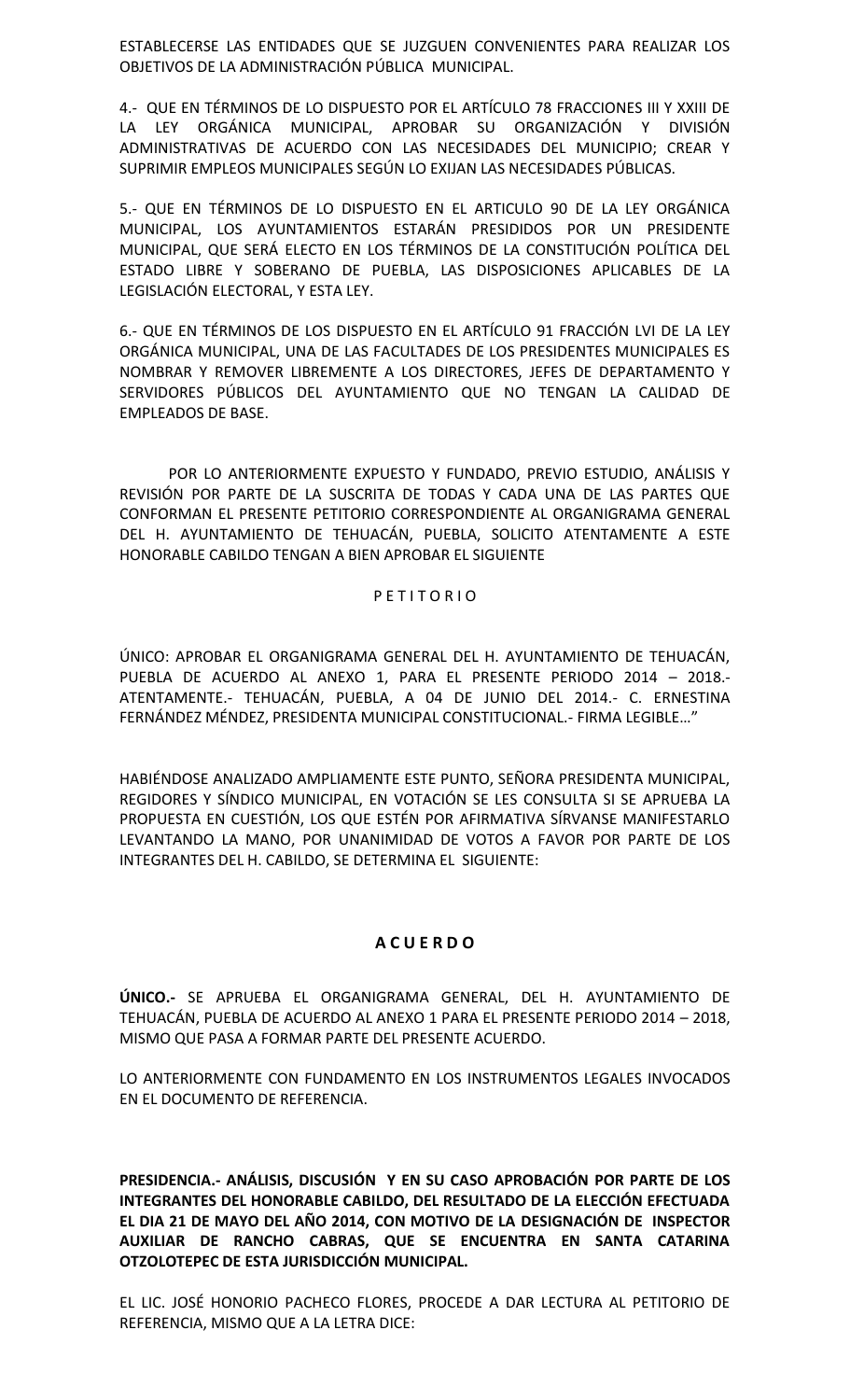## **"…HONORABLE CABILDO:**

LA SUSCRITA **C. ERNESTINA FERNANDEZ MENDEZ,** PRESIDENTA MUNICIPAL DE TEHUACÁN, PUEBLA, EN EJERCICIO DE LAS FACULTADES QUE ME CONFIEREN LOS ARTÍCULOS 90, 91 FRACCIONES III, LXI, 238, 241, 242 Y DEMÁS RELATIVOS Y APLICABLES DE LA LEY ORGÁNICA MUNICIPAL, SOMETO A LA CONSIDERACIÓN DE ESTE CUERPO COLEGIADO EL PRESENTE PETITORIO MEDIANTE EL CUAL SOLICITO SE APRUEBE POR PARTE DE LOS INTEGRANTES DEL HONORABLE CABILDO, EL RESULTADO DE LA ELECCIÓN EFECTUADA EL DIA 21 DE MAYO DEL AÑO 2014, CON MOTIVO DE LA DESIGNACIÓN DE INSPECTOR AUXILIAR DE RANCHO CABRAS, QUE SE ENCUENTRA EN SANTA CATARINA OTZOLOTEPEC DE ESTA JURISDICCIÓN MUNICIPAL, LO ANTERIOR CON BASE A LOS SIGUIENTES:

# **C O N S I D E R A N D O S.**

**I.-** QUE EL MUNICIPIO LIBRE ES UNA ENTIDAD CON PERSONALIDAD JURÍDICA, BASE DE LA DIVISIÓN TERRITORIAL DEL ESTADO DE PUEBLA Y DE LA ORGANIZACIÓN POLÍTICA Y ADMINISTRATIVA DEL ESTADO, CONFORME A LA CONSTITUCIÓN POLÍTICA DE LOS ESTADOS UNIDOS MEXICANOS, A LA CONSTITUCIÓN POLÍTICA DEL ESTADO DE PUEBLA Y A LA LEY ORGÁNICA MUNICIPAL.

**II.-** QUE LOS HABITANTES EN SU CARÁCTER DE VECINOS DEL MUNICIPIO DE TEHUACÁN, ADEMÁS DE LAS OBLIGACIONES QUE SE IMPONEN EN LOS ARTÍCULOS 37 Y 42 DE LA LEY ORGÁNICA MUNICIPAL TIENEN LAS SIGUIENTES:

- 1. VOTAR EN ELECCIONES EN LOS TÉRMINOS QUE SEÑALE LA LEY;
- 2. DESEMPEÑAR LOS CARGOS DE ELECCIÓN POPULAR CUANDO REÚNAN LOS REQUISITOS MARCADOS POR LA LEY.

**III.-** QUE CADA BARRIO, RANCHERÍA O MANZANA DE LAS POBLACIONES URBANIZADAS FORMARÁN UNA SECCIÓN Y, SI EL BARRIO O RANCHERÍA FUERA MUY POBLADO, SE DIVIDIRÁ EN GRUPOS DE QUINIENTOS HABITANTES, FORMANDO CADA GRUPO UNA SECCIÓN, LO ANTERIOR CON BASE EN LOS DIVERSOS 234 Y 235 DE LA LEY ORGÁNICA MUNICIPAL.

**IV.-** QUE EL DIVERSO 238 DE LA LEY ORGÁNICA MUNICIPAL ESTATUYE QUE EN CADA SECCIÓN SE NOMBRARÁ UN INSPECTOR PROPIETARIO Y UN SUPLENTE CON RESIDENCIA EN LA MISMA, **CONFORME AL PROCEDIMIENTO DE ELECCIÓN ESTABLECIDO POR EL AYUNTAMIENTO.**

**V.-** QUE LOS INSPECTORES DE SECCIONES SON AGENTES AUXILIARES DE LA ADMINISTRACIÓN PÚBLICA MUNICIPAL Y ESTARÁN SUJETOS AL AYUNTAMIENTO O JUNTA AUXILIAR CORRESPONDIENTE, ASIMISMO, PARA SER INSPECTOR DE SECCIÓN SE REQUIERE SER CIUDADANO DEL MUNICIPIO EN EJERCICIO DE SUS DERECHOS POLÍTICOS Y CIVILES, RESIDIR EN LA SECCIÓN Y SABER LEER Y ESCRIBIR; AUNADO A QUE EL CARGO DE INSPECTOR ES HONORÍFICO, Y SE DESEMPEÑARÁ POR LA PERSONA NOMBRADA MIENTRAS NO SEA SUSTITUIDA POR OTRA, A JUICIO DE LA AUTORIDAD MUNICIPAL, ENCONTRANDO SUSTENTO LEGAL LO ANTERIOR EN LOS NUMERALES 239, 241 Y 242 DE LA LEY ORGÁNICA MUNICIPAL.

**VI.-** QUE LA CREACIÓN DE LA INSPECTORÍA DE RANCHO CABRAS FUE APROBADA POR ACUERDO DE CABILDO DE FECHA 5 DE MARZO DEL AÑO EN CURSO, SIENDO NECESARIO E INDISPENSABLE EL NOMBRAMIENTO DE UN INSPECTOR PROPIETARIO Y UN SUPLENTE, ASÍ COMO QUIENES INTEGRAN SU PLANILLA DE REGIDORES, TODA VEZ QUE NO EXISTÍA UN TITULAR ANTERIOR A ÉL, HACIENDO INCAPIE QUE LA LEY ORGÁNICA MUNICIPAL FACULTA AL AYUNTAMIENTO PARA LLEVAR A CABO EL PROCEDIMIENTO DE ELECCIÓN, TENIENDO COMO ANTECEDENTE QUE SUS ELECCIONES SON POR USOS Y COSTUMBRES, MEDIANTE ASAMBLEA.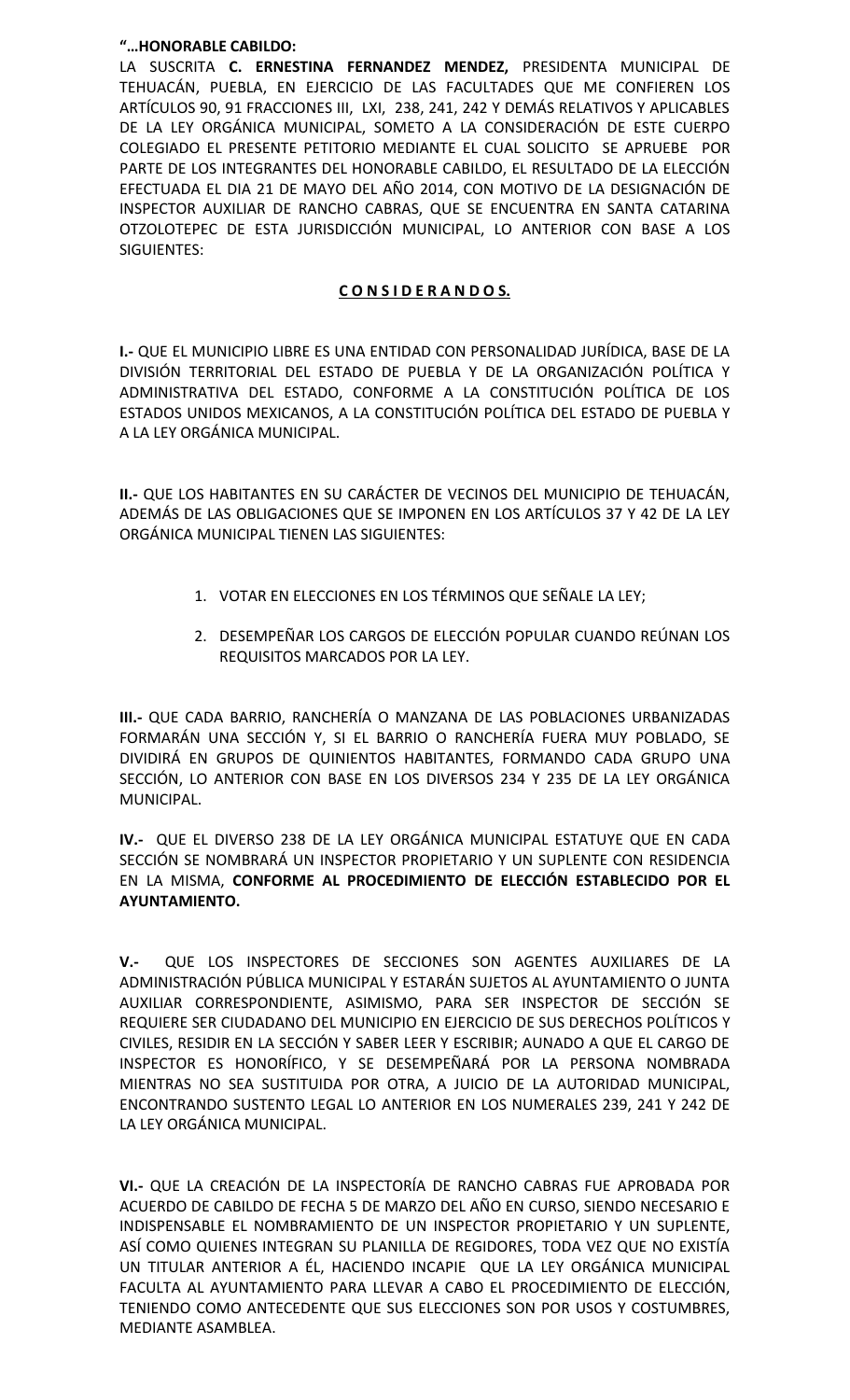**VII.-** QUE CON DICHOS ANTECEDENTES, EN DIAS ANTERIORES A SU ELECCIÓN PREVIO DIÁLOGO Y CONSENSO CON EL COORDINADOR DE COLONIAS Y JUNTAS AUXILIARES WENCESLAO TORRES RAMÍREZ, SE PROGRAMÓ EL DÍA 21 DE MAYO DE 2014 A LAS NUEVE HORAS PARA DICHO EVENTO, MISMA QUE SE LLEVÓ A CABO SIN NINGÚN INCIDENTE Y LEVANTANDOSE EL ACTA RESPECTIVA, TOMÁNDOSELES MÁS TARDE LA PROTESTA DE LEY A LA PLANILLA ELECTA.

POR LO ANTERIORMENTE EXPUESTO Y FUNDADO EN LOS CONSIDERANDOS EXPUESTOS PREVIAMENTE, SOMETEMOS A LA CONSIDERACIÓN DEL HONORABLE CABILDO EL SIGUIENTE:

## **P E T I T O R I O**

**PRIMERO.- SE APRUEBE POR PARTE DE LOS INTEGRANTES DEL HONORABLE CABILDO, EL RESULTADO DE LA ELECCIÓN EFECTUADA EL DIA 21 DE MAYO DEL AÑO 2014, CON MOTIVO DE LA DESIGNACIÓN DE INSPECTOR AUXILIAR DE RANCHO CABRAS, QUEDANDO DE LA SIGUIENTE MANERA:**

## **C. SILVERIO TÉLLEZ FLORES COMO INSPECTOR PROPIETARIO**

## **C. ERASTO CORTÉS PÉREZ COMO INSPECTOR SUPLENTE.**

**SEGUNDO.- SE OTORGUE EL NOMBRAMIENTO CORRESPONDIENTE CON EL CARGO CONFERIDO.-** ATENTAMENTE.- "POR LA FE Y LA ESPERANZA DE TEHUACAN".- TEHUACAN, PUEBLA, A 4 DE JUNIO DE 2014.- C. ERNESTINA FERNÁNDEZ MÉNDEZ.- FIRMA ILEGIBLE…"

SEÑORA PRESIDENTA MUNICIPAL, REGIDORES Y SINDICO MUNICIPAL, EN VOTACIÓN SE LES CONSULTA SI SE APRUEBA LA PROPUESTA PRESENTADA EN CUESTIÓN, LOS QUE ESTEN POR LA AFIRMATIVA SÍRVANSE MANIFESTARLO LEVANTANDO LA MANO.

HABIÉNDOSE ANALIZADO AMPLIAMENTE EL CONTENIDO DEL PETITORIO DE REFERENCIA, POR MAYORÍA CON 12 VOTOS A FAVOR Y 1 VOTO EN CONTRA POR PARTE DE LA REGIDORA PALOMA NOVELO ALDAZ, INTEGRANTES DEL H. CABILDO, SE DETERMINA EL SIGUIENTE:

# **A C U E R D O**

**PRIMERO.- SE APRUEBA POR PARTE DE LOS INTEGRANTES DEL HONORABLE CABILDO, EL RESULTADO DE LA ELECCIÓN EFECTUADA EL DIA 21 DE MAYO DEL AÑO 2014, CON MOTIVO DE LA DESIGNACIÓN DE INSPECTOR AUXILIAR DE RANCHO CABRAS, QUEDANDO DE LA SIGUIENTE MANERA:**

# **C. SILVERIO TÉLLEZ FLORES COMO INSPECTOR PROPIETARIO**

**C. ERASTO CORTÉS PÉREZ COMO INSPECTOR SUPLENTE.**

**SEGUNDO.- SE OTORGUE EL NOMBRAMIENTO CORRESPONDIENTE CON EL CARGO CONFERIDO.**

LO ANTERIOR CON FUNDAMENTO EN LOS DISPOSITIVOS LEGALES INVOCADOS EN EL DOCUMENTO DE REFERENCIA.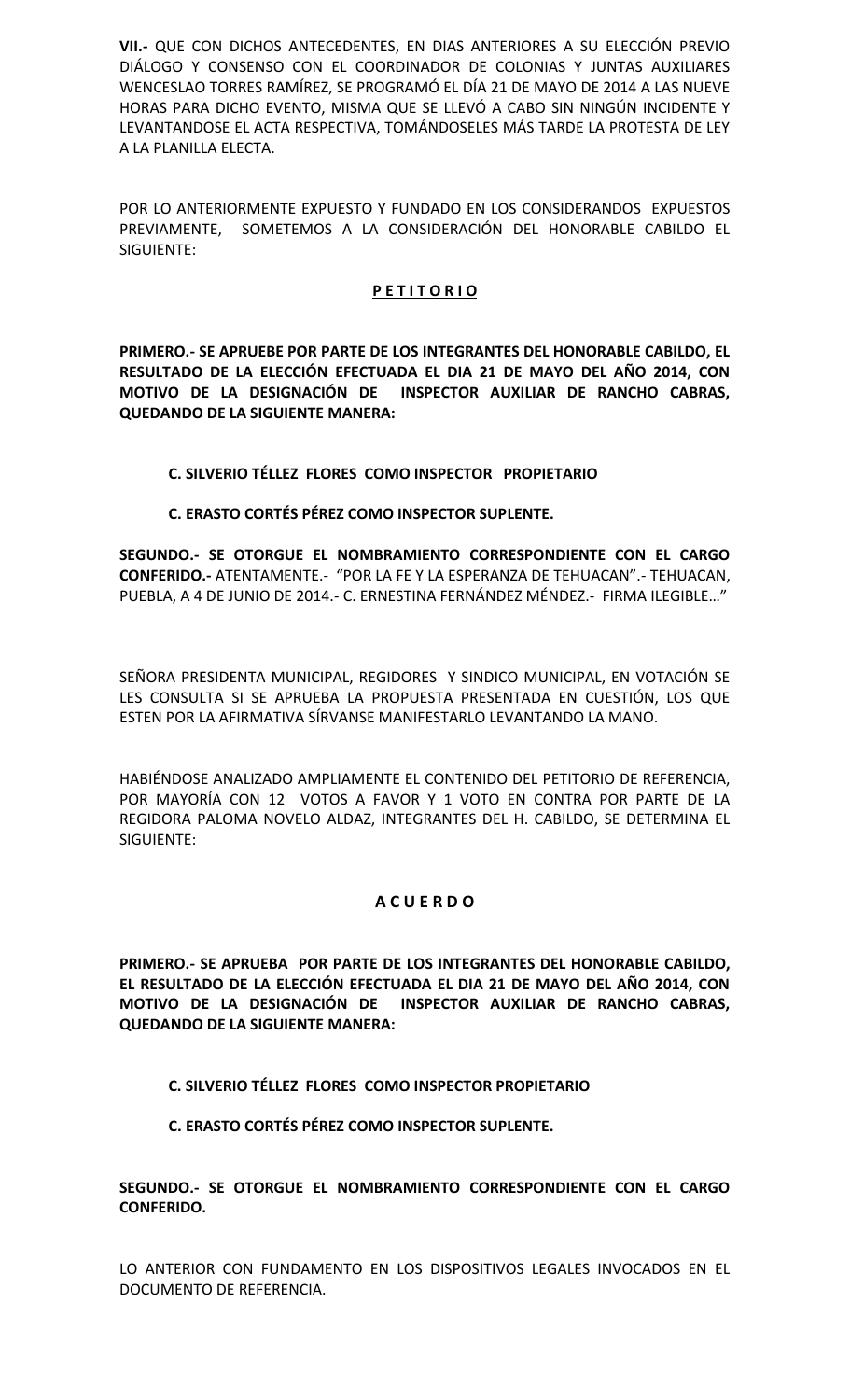**PRESIDENCIA.- ANÁLISIS, DISCUSIÓN Y EN SU CASO APROBACIÓN DEL PETITORIO QUE CONTIENE LA REANUDACIÓN DEL APOYO PECUNIARIO OTORGADO AL CONSEJO ADMINISTRATIVO DEL COMPLEJO CULTURAL EL CARMEN, DURANTE LA PRESENTE ADMINISTRACIÓN, EN UNA CANTIDAD DE \$23,000.00 (VEINTITRES MIL PESOS 00/100 M.N.) MENSUALES.**

EL LIC. JOSÉ HONORIO PACHECO FLORES, PROCEDE A DAR LECTURA AL PETITORIO DE REFERENCIA, MISMO QUE A LA LETRA DICE:

## **"…HONORABLE CABILDO:**

LA SUSCRITA **C. ERNESTINA FERNANDEZ MENDEZ,** PRESIDENTA MUNICIPAL DE TEHUACÁN, PUEBLA, EN EJERCICIO DE LAS FACULTADES QUE ME CONFIEREN LOS ARTÍCULOS 78 FRACCIONES IV Y XVIII, 90 Y 91 DE LA LEY ORGÁNICA MUNICIPAL, Y DEMÁS RELATIVOS Y APLICABLES DE LA LEY ORGÁNICA MUNICIPAL, SOMETO A LA CONSIDERACIÓN DE ESTE CUERPO COLEGIADO EL PRESENTE PETITORIO MEDIANTE EL CUAL SOLICITO SE RATIFIQUE POR PARTE DE LOS INTEGRANTES DEL HONORABLE CABILDO, **LA APROBACIÓN DE LA REANUDACIÓN DEL APOYO PECUNIARIO OTORGADO AL CONSEJO ADMINISTRATIVO DEL COMPLEJO CULTURAL EL CARMEN Y DEL COMPLEJO CULTURAL EL CALVARIO, DURANTE LA PRESENTE ADMINISTRACIÓN, EN UNA CANTIDAD DE \$23,000.00 (VEINTITRES MIL PESOS 00/100 M.N.) MENSUALES,** BASÁNDONOS PARA TAL EFECTO EN LOS SIGUIENTES:

#### **C O N S I D E R A N D O S**

I.- QUE EL PÁRRAFO SEGUNDO DE LA FRACCIÓN II DEL ARTÍCULO 115 DE LA CONSTITUCIÓN POLÍTICA DE LOS ESTADOS UNIDOS MEXICANOS, DETERMINA QUE LOS AYUNTAMIENTOS TENDRÁN FACULTADES PARA APROBAR, DE ACUERDO CON LAS LEYES EN MATERIA MUNICIPAL QUE DEBERÁN EXPEDIR LAS LEGISLATURAS DE LOS ESTADOS, LOS BANDOS DE POLICÍA Y BUEN GOBIERNO, LOS REGLAMENTOS, CIRCULARES Y DISPOSICIONES ADMINISTRATIVAS DE OBSERVANCIA GENERAL DENTRO DE SUS RESPECTIVAS JURISDICCIONES, QUE ORGANICEN LA ADMINISTRACIÓN PÚBLICA MUNICIPAL, REGULEN LAS MATERIAS, PROCEDIMIENTOS, FUNCIONES Y SERVICIOS PÚBLICOS DE SU COMPETENCIA Y ASEGUREN LA PARTICIPACIÓN CIUDADANA Y VECINAL, MISMA DISPOSICIÓN QUE ES TRASLADADA A LA FRACCIÓN III DEL ARTICULO 105 DE LA CONSTITUCIÓN POLÍTICA DEL ESTADO LIBRE Y SOBERANO DE PUEBLA.

II.- QUE LA FRACCIÓN IV DEL ARTICULO 78 DE LA LEY ORGÁNICA MUNICIPAL, DETERMINA QUE SON ATRIBUCIONES DE LOS AYUNTAMIENTOS EXPEDIR BANDOS DE POLICÍA Y GOBIERNO, CIRCULARES Y DISPOSICIONES ADMINISTRATIVAS DE OBSERVANCIA GENERAL, REFERENTES A SU ORGANIZACIÓN, FUNCIONAMIENTO, SERVICIOS PÚBLICOS QUE DEBAN PRESTAR Y DEMÁS ASUNTOS DE SU COMPETENCIA, SUJETÁNDOSE A LAS BASES NORMATIVAS ESTABLECIDAS POR LA CONSTITUCIÓN POLÍTICA DEL ESTADO LIBRE Y SOBERANO DE PUEBLA, VIGILANDO SU OBSERVANCIA Y APLICACIÓN.

III.- QUE A FIN DE FOMENTAR LA CULTURA ENTRE LOS HABITANTES DEL MUNICIPIO, RESULTA PROCEDENTE PROPONER LA REANUDACIÓN DEL APOYO ECONÓMICO AL CONSEJO ADMINISTRATIVO DEL COMPLEJO CULTURAL EL CARMEN Y DEL COMPLEJO CULTURAL EL CALVARIO, POR LO QUE A PARTIR DE LA APROBACIÓN DE LA PRESENTE PROPUESTA POR PARTE DEL HONORABLE CUERPO EDILICIO, SE MINISTRARÍAN LAS APORTACIONES AL COMPLEJO CULTURAL "EL CARMEN" EN UNA CANTIDAD MENSUAL DE \$23,000.00 (VEINTITRES MIL PESOS 00/100 M.N).

IV.- EN RAZÓN DE LO ANTERIOR Y A FIN DE OBTENER UN BENEFICIO COMÚN ENTRE EL CONSEJO ADMINISTRATIVO DEL COMPLEJO CULTURAL EL CARMEN Y DEL COMPLEJO CULTURAL EL CALVARIO Y ESTE HONORABLE AYUNTAMIENTO SE SOLICITA LA RATIFICACIÓN DE ESTE APOYO YA QUE EL USO DE LAS INSTALACIONES DEL MULTICITADO INMUEBLE, SIEMPRE QUE SE HA SOLICITADO EL APOYO PARA LA REALIZACIÓN DE EVENTOS DE LA PRESENTE ADMINISTRACIÓN HA SIDO OTORGADO.

POR LO ANTERIORMENTE EXPUESTO Y FUNDADO SOMETO A LA CONSIDERACIÓN DE ESTE HONORABLE CABILDO EL SIGUIENTE: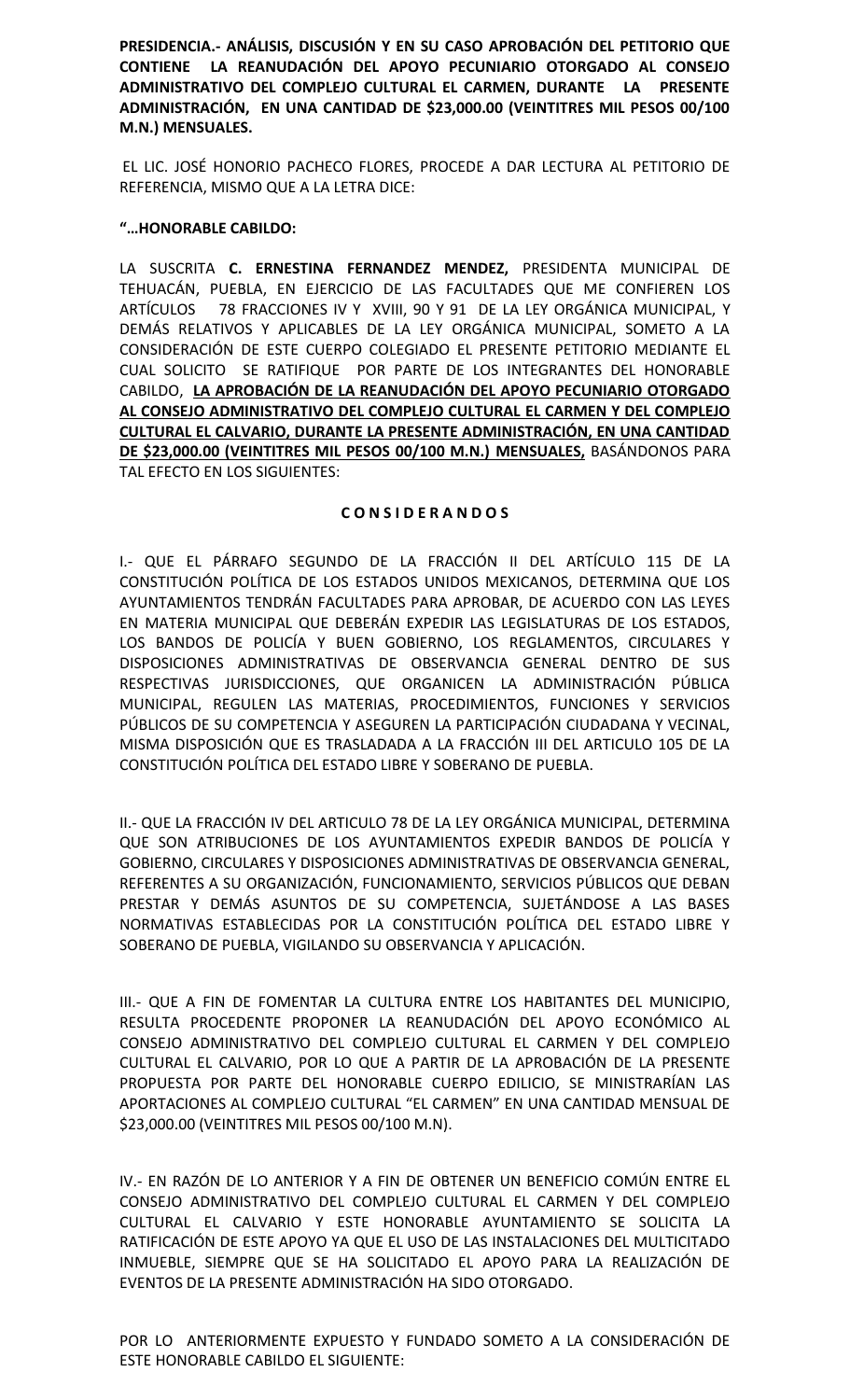## **P E T I T O R I O**

ÚNICO.- SE APRUEBE LA REANUDACIÓN DEL APOYO PECUNIARIO OTORGADO AL CONSEJO ADMINISTRATIVO DEL COMPLEJO CULTURAL EL CARMEN Y COMPLEJO CULTURAL EL CALVARIO, DURANTE LA PRESENTE ADMINISTRACIÓN, EN UNA CANTIDAD DE \$23,000.00 (VEINTITRES MIL PESOS 00/100 M.N) MENSUALES, TENIENDO EN CUENTA EL BENEFICIO COMÚN QUE SE PUEDE OBTENER AL UTILIZAR DICHAS INSTALACIONES POR PARTE DEL AYUNTAMIENTO MUNICIPAL.- ATENTAMENTE.- "POR LA FE Y LA ESPERANZA DE TEHUACAN".- TEHUACAN, PUEBLA, A 4 DE JUNIO DE 2014.- C. ERNESTINA FERNÁNDEZ MÉNDEZ.- FIRMA ILEGIBLE…"

SEÑORA PRESIDENTA, REGIDORES Y SINDICO MUNICIPAL EN VOTACIÓN SE LES CONSULTA SI SE APRUEBA EL PETITORIO EN CUESTIÓN, LOS QUE ESTÉN POR LA AFIRMATIVA SÍRVANSE MANIFESTARLO LEVANTANDO LA MANO.

HABIÉNDOSE ANALIZADO AMPLIAMENTE EL CONTENIDO DEL DICTAMEN DE REFERENCIA, POR MAYORÍA CON 12 VOTOS A FAVOR Y 1 VOTO EN CONTRA POR PARTE DEL REGIDOR JUAN ALVAREZ JIMÉNEZ, LOS INTEGRANTES DEL H. CABILDO, SE DETERMINA EL SIGUIENTE:

# **A C U E R D O**

**ÚNICO.-** SE APRUEBA LA REANUDACIÓN DEL APOYO PECUNIARIO AL CONSEJO ADMINISTRATIVO DEL COMPLEJO CULTURAL EL CARMEN Y DEL COMPLEJO CULTURAL EL CALVARIO, DURANTE LA PRESENTE ADMINISTRACIÓN, EN UNA CANTIDAD DE \$23,000.00 (VEINTITRES MIL PESOS 00/100 M.N) MENSUALES, TENIENDO EN CUENTA EL BENEFICIO COMUN QUE SE PUEDE OBTENER AL UTILIZAR DICHAS INSTALACIONES POR PARTE DEL AYUNTAMIENTO MUNICIPAL.

LO ANTERIOR CON FUNDAMENTO EN LOS DISPOSITIVOS LEGALES INVOCADOS EN EL DOCUMENTO DE REFERENCIA.

## **PRESIDENCIA.- ANÁLISIS, DISCUSIÓN Y EN SU CASO APROBACIÓN DEL PETITORIO QUE CONTIENE LA APROBACIÓN PARA QUE SE CONSIDERE COMO INTEGRANTE DE LA COMISIÓN DE GOBERNACIÓN, JUSTICIA Y SEGURIDAD PÚBLICA AL REGIDOR PIOQUINTO APOLINAR LEYVA.**

EL LIC. JOSÉ HONORIO PACHECO FLORES, PROCEDE A DAR LECTURA AL PETITORIO DE REFERENCIA, MISMO QUE A LA LETRA DICE:

## **C.C. INTEGRANTES DEL HONORABLE CABILDO:**

LA SUSCRITA ERNESTINA FERNÁNDEZ MÉNDEZ, PRESIDENTA MUNICIPAL CONSTITUCIONAL DE TEHUACÁN, PUEBLA, EN EJERCICIO DE LAS FACULTADES QUE ME CONFIEREN LOS ARTÍCULOS 90, 94 Y 96 Y DEMÁS RELATIVOS Y APLICABLES DE LA LEY ORGÁNICA MUNICIPAL, SOMETO A LA CONSIDERACIÓN DE ESTE CUERPO COLEGIADO EL PRESENTE PETITORIO, EN BASE A LOS SIGUIENTES:

## C O N S I D E R A N D O S

I.- QUE LA FRACCIÓN II DEL ARTICULO 115 DE LA CONSTITUCIÓN POLÍTICA DE LOS ESTADOS UNIDOS MÉXICANOS, SEÑALA QUE LOS MUNICIPIOS ESTARÁN INVESTIDOS DE PERSONALIDAD JURÍDICA Y PATRIMONIO PROPIO EL CUAL MANEJARÁN CONFORME A LA LEY Y QUE LOS AYUNTAMIENTOS TENDRÁN LAS FACULTADES PARA APROBAR, DE ACUERDO CON LAS LEYES EN MATERIA MUNICIPAL, QUE DEBERÁN EXPEDIR LAS LEGISLATURAS DE LOS ESTADOS, LOS BANDOS DE POLICÍA Y GOBIERNO, LOS REGLAMENTOS, LAS CIRCULARES Y DISPOSICIONES ADMINISTRATIVAS DE OBSERVANCIA GENERAL DENTRO DE SUS RESPECTIVAS JURISDICCIONES, QUE ORGANICEN LA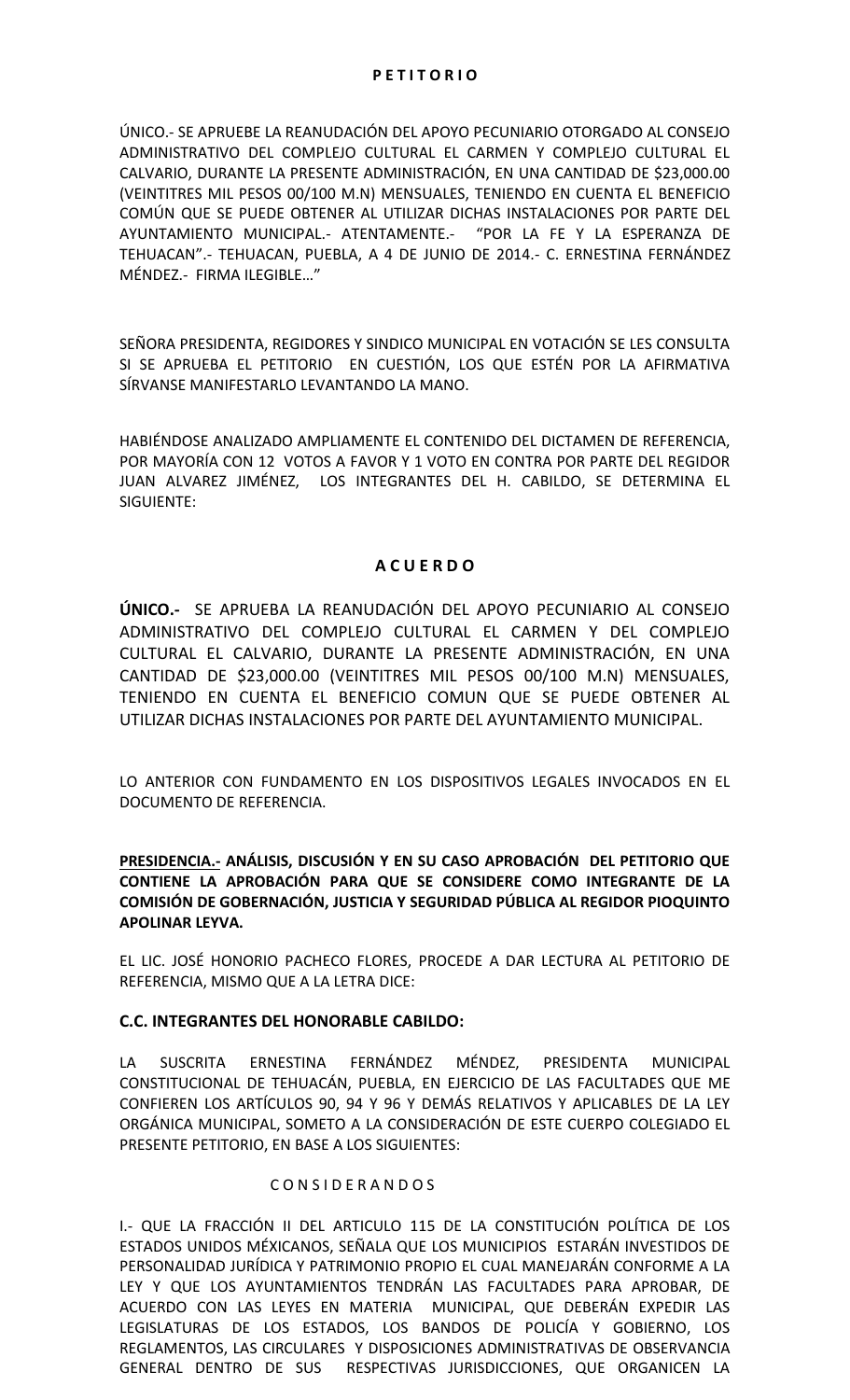ADMINISTRACIÓN PÚBLICA MUNICIPAL, REGULEN LAS MATERIAS, PROCEDIMIENTOS, FUNCIONES Y SERVICIOS PÚBLICOS DE SU COMPETENCIA Y ASEGUREN LA PARTICIPACIÓN CIUDADANA Y VECINAL, DISPOSICIÓN QUE ES CONFIRMADA POR LOS ARTICULOS 103 Y 104 FRACCIÓN III DE LA CONSTITUCIÓN POLÍTICA DEL ESTADO LIBRE Y SOBERANO DE PUEBLA Y 3 DE LA LEY ORGÁNICA MUNICIPAL.

II.- QUE EL ARTÍCULO 90 DE LA LEY ORGÁNICA MUNICIPAL SEÑALA QUE LOS AYUNTAMIENTOS SERÁN PRESIDIDOS POR UN PRESIDENTE MUNICIPAL, QUIÉN SERÁ ELECTO EN TÉRMINOS DE LA CONSTITUCIÓN POLÍTICA DEL ESTADO LIBRE Y SOBERANO DE PUEBLA, LAS DISPOSICIONES APLICABLES DE LA LEGISLACIÓN ELECTORAL Y DE ESTA LEY.

III.- QUE EL ARTÍCULO 94 DE LA LEY ORGÁNICA MUNICIPAL SEÑALA QUE EL AYUNTAMIENTO, PARA FACILITAR EL DESPACHO DE LOS ASUNTOSN QUE LE CFOMPETEN, NOMBRARÁ COMISIONES PERMANENTES O TRANSITORIAS, QUE LOS EXAMINEN E INSTRUYAN HASTA PONERLOS EN ESTADO DEE RESOLUCIÓN.

IV.- QUE DE ACUERDO AL ARTÍCULO 96 DE LA LEY ORGÁNICA MUNICIPAL EN SU FRACCIÓN I, ESTABLECE QUE DENTRO DE LAS COMISIÓNES PERMANENTES DE REGIDORES SE ENCUENTRAN LA COMISIÓN DE GOBERNACIÓN, JUSTICIA Y SEGURIDAD PÚBLICA.

V.- QUE EN LA PRIMERA SESIÓN DE CABILDO EFECTUADA EL DÍA 15 DE FEBRERO DEL AÑO EN CURSO, EN EL OCTAVO PUNTO DEL ORDEN DEL DÍA, RELATIVO AL ANÁLISIS, DISCUSIÓN Y EN SU CASO APROBACIÓN DEL NOMBRAMIENTO DE QUIENES PRESIDAN LAS COMISIONES Y FORMACIÓN DE COMISIONES PERMANENTES DE LOS REGIDORES PROPIETARIOS, SE APROBÓ POR MAYORÍA DE VOTOS DE LOS INTEGRANTES DEL H. CABILDO, EN EL PRIMER PUNTO DE ACUERDO LA PROPUESTA DE LA REGIDORA NORMA LILIANA FLORES MÉNDEZ, RELATIVA A LOS REGIDORES QUE PRESIDEN LAS COMISIONES PERMANENTES. EL SEGUNDO PUNTO DE ACUERDO ES RELATIVO A LA CONFORMACIÓN DE LAS COMISIONES, ENTRE LAS CUALES SE ENCUENTRA LA **COMISIÓN DE GOBERNACIÓN, JUSTICIA Y SEGURIDAD PÚBLICA,** PRESIDIDA POR EL C. ABRAHAM DAVID AGUILAR SÁNCHEZ, SIENDO QUE EN LA PROPUESTA QUE DIÓ LECTURA LA REGIDORA NORMA LILIANA FLORES MÉNDEZ, SE ENCUENTRA CONTEMPLADO COMO INTEGRANTE DE ESTA COMISIÓN EL **C. REGIDOR PIOQUINTO APOLINAR LEYVA**, Y POR UNA OMISIÓN INVOLUNTARIA AL TRANSCRIBIR LOS NOMBRES, NO SE INTEGRO, **POR LO ANTERIOR ES QUE SOLICITO SE CONSIDERE COMO INTEGRANTE DE LA COMISIÓN DE GOBERNACIÓN, JUSTICIA Y SEGURIDAD PÚBLICA, AL REGIDOR PIOQUINTO APOLINAR LEYVA.**

POR LO ANTERIOR Y CON FUNDAMENTO EN LOS DISPOSITIVOS LEGALES MENCIONADOS, PRESENTO ANTE USTEDES EL SIGUIENTE:

## **P E T I T O R I O**

ÚNICO.- **SE APRUEBE SE CONSIDERE COMO INTEGRANTE DE LA COMISIÓN DE GOBERNACIÓN, JUSTICIA Y SEGURIDAD PÚBLICA, AL REGIDOR PIOQUINTO APOLINAR LEYVA, PARA QUEDAR INTEGRADA DICHA COMISIÓN DE LA SIGUIENTE MANERA:**

**GOBERNACIÓN, JUSTICIA Y SEGURIDAD PÚBLICA**: **PDTE. ABRAHAM DAVID AGUILAR SÁNCHEZ**

**MIEMBROS:** NORMA LILIANA FLORES MENDEZ. PIOQUINTO APOLINAR LEYVA AMBROSIO LINARES AMAYO JESÚS AMADOR HERNÁNDEZ MARTÍNEZ JUAN ÁLVAREZ CAMPOS VÍCTOR MANUEL RODRÍGUEZ LEZAMA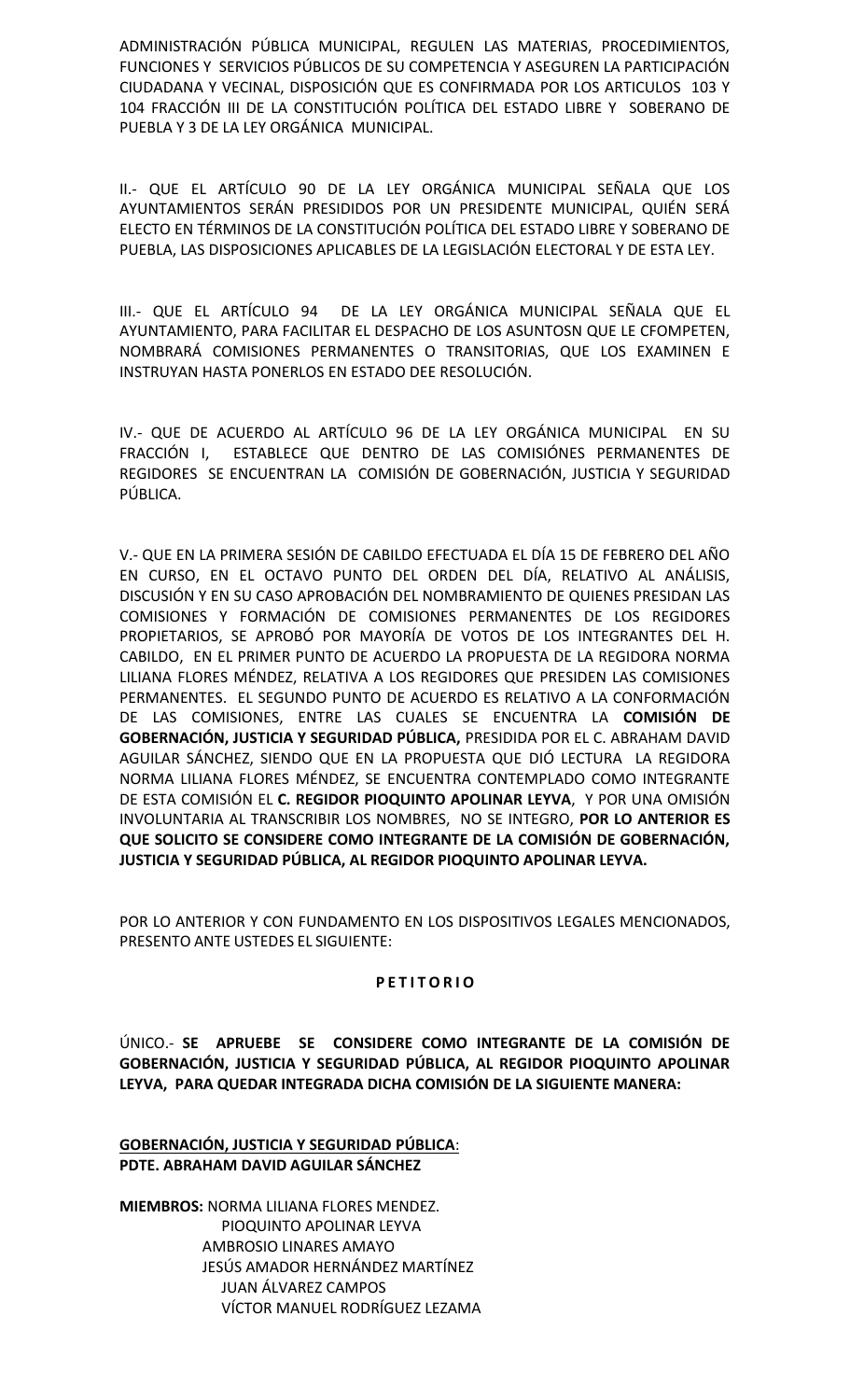A T E N T A M E N T E.-SUFRAGIO EFECTIVO. NO REELECCIÓN.- TEHUACÁN, PUE., A 4 DE JUNIO DEL2014.- PRESIDENTA MUNICIPAL CONSTITUCIONAL.- C. ERNESTINA FERNÁNDEZ MÉNDEZ.- FIRMA ILEGIBLE…"

HACE USO DE LA PALABRA EL REGIDOR PIOQUINTO APOLINAR LEYVA, QUIEN MANIFIESTA: ESTO NO ES UNA SITUACIÓN DE CAPRICHO, SIMPLEMENTE HACE VALER ESE DERECHO QUE EN SU MOMENTO DELAS COMISIONES SE ACORDO QUE SI ESTABA ÉL, Y NO LO TOMARON EN CUENTA, QUE QUEDE EN CLARO EN QUE COMISIÓN VAN A ESTAR.

SEÑORA PRESIDENTA MUNICIPAL, REGIDORES Y SINDICO MUNICIPAL, EN VOTACIÓN SE LES CONSULTA SI SE APRUEBA LA PROPUESTA PRESENTADA EN CUESTIÓN, LOS QUE ESTÉN POR LA AFIRMATIVA SÍRVANSE MANIFESTARLO LEVANTANDO LA MANO.

HABIÉNDOSE ANALIZADO AMPLIAMENTE EL CONTENIDO DEL DICTAMEN DE REFERENCIA, POR MAYORÍA CON 10 VOTOS A FAVOR, 2 VOTOS EN CONTRA POR PARTE DE LOS REGIDORES NORMA LILIANA FLORES MÉNDEZ Y JESÚS AMADOR HERNÁNDEZ MARTÍNEZ Y UNA ABSTENCIÓN DE LA REGIDORA GLADYS GUADALUPE MARTÍNEZ GONZÁLEZ, INTEGRANTES DEL HONORABLE CABILDO, SE DETERMINA EL SIGUIENTE:

## **A C U E R D O**

**PRIMERO.- SE APRUEBA COMO INTEGRANTE DE LA COMISIÓN DE GOBERNACIÓN, JUSTICIA Y SEGURIDAD PÚBLICA, AL REGIDOR PIOQUINTO APOLINAR LEYVA,** PARA QUEDAR INTEGRADA DICHA COMISIÓN DE LA SIGUIENTE MANERA:

### **GOBERNACIÓN, JUSTICIA Y SEGURIDAD PÚBLICA**: **PDTE. ABRAHAM DAVID AGUILAR SÁNCHEZ**

**MIEMBROS:** NORMA LILIANA FLORES MENDEZ. PIOQUINTO APOLINAR LEYVA AMBROSIO LINARES AMAYO JESÚS AMADOR HERNÁNDEZ MARTÍNEZ JUAN ÁLVAREZ CAMPOS VÍCTOR MANUEL RODRÍGUEZ LEZAMA

**SEGUNDO.-** EL PRESENTE ACUERDO PASA A FORMAR PARTE INTEGRANTE DEL ACUERDO TOMADO EN LA PRIMERA SESIÓN DE CABILDO EFECTUADA EL 15 DE FEBRERO DE 2014, EN LA CUAL SE ACORDO LA INTEGRACIÓN DE LAS COMISIONES.

LO ANTERIOR CON FUNDAMENTO EN LOS DISPOSITIVOS LEGALES INVOCADOS EN EL DICTAMEN DE REFERENCIA.

**COMISIÓN DE CULTURA.- ANÁLISIS, DISCUSIÓN Y EN SU CASO APROBACIÓN DEL DICTAMEN QUE CONTIENE LA APROBACIÓN DE LA RESTAURACIÓN DE LOS MURALES DEL PALACIO MUNICIPAL DE TEHUACÁN CON BASE AL PRESUPUESTO CONTENIDO EN EL DICTAMEN DE REFERENCIA.**

SEÑOR REGIDOR TIENE USTED EL USO DE LA PALABRA.

EL REGIDOR JOSÉ BERNARDO POZOS GUTIÉRREZ, PROCEDE A DAR LECTURA AL DICTAMEN DE REFERENCIA, MISMO QUE A LA LETRA DICE:

**"… HONORABLE AYUNTAMIENTO DE TEHUACÁN, PUEBLA.**

LOS QUE SUSCRIBIMOS **JOSÉ BERNARDO POZOS GUTIÉRREZ, PALOMA NOVELO ALDAZ, VÍCTOR MANUEL RODRÍGUEZ LEZAMA, AMBROSIO LINARES AMAYO Y MARTHA GARCÍA DE LA CADENA ROMERO**, INTEGRANTES DE LA COMISIÓN DE CULTURA DE ESTE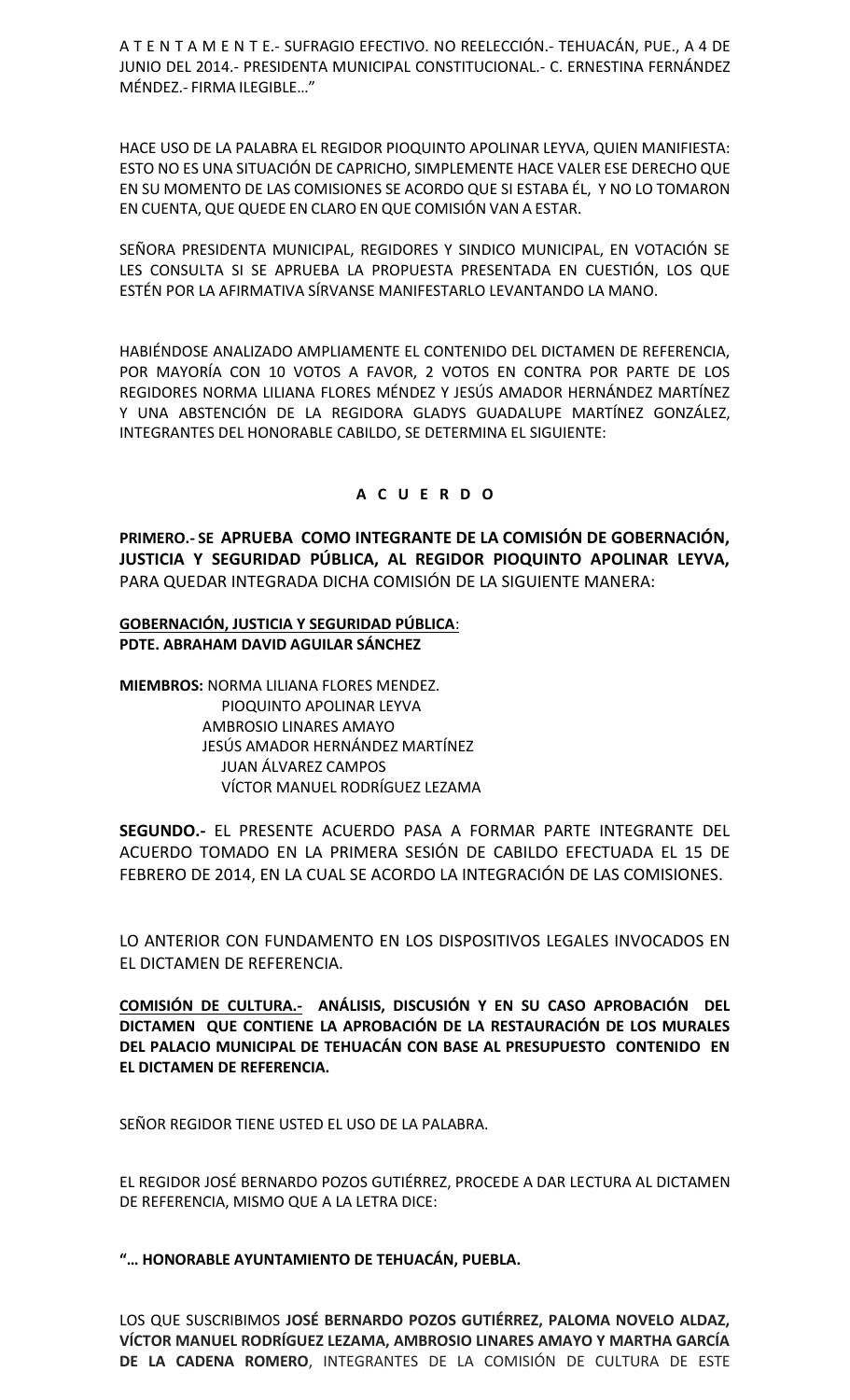HONORABLE AYUNTAMIENTO DE TEHUACÁN, POR EL PERIODO 2014 -2018, EN EJERCICIO DE LAS FACULTADES QUE NOS CONFIEREN LOS ARTÍCULOS 90, 91 FRACCIONES III, XLVI, XLIX, LXI Y DEMÁS RELATIVOS Y APLICABLES DE LA LEY ORGÁNICA MUNICIPAL, SOMETEMOS A SU APROBACIÓN EL DICTAMEN QUE CONTIENE: **APROBACIÓN DE LA RESTAURACIÓN DE LOS MURALES DEL PALACIO MUNICIPAL DE TEHUACÁN CON BASE AL PRESUPUESTO CONTENIDO EN EL PRESENTE DOCUMENTO**. CON BASE EN LOS SIGUIENTES:

### **A N T E C E D E N T E S**

I.- QUE EN TÉRMINOS DE LO DISPUESTO POR EL ARTÍCULO 115 FRACCIONES I PRIMER PÁRRAFO, II Y IV DE LA CONSTITUCIÓN POLÍTICA DE LOS ESTADOS UNIDOS MEXICANOS, DETERMINA QUE CADA MUNICIPIO SERÁ GOBERNADO POR UN AYUNTAMIENTO DE ELECCIÓN POPULAR DIRECTA, INTEGRADO POR UN PRESIDENTE MUNICIPAL Y EL NÚMERO DE REGIDORES Y SÍNDICOS QUE LA LEY DETERMINE. LA COMPETENCIA QUE ESTA CONSTITUCIÓN OTORGA AL GOBIERNO MUNICIPAL SE EJERCERÁ POR EL AYUNTAMIENTO DE MANERA EXCLUSIVA Y NO HABRÁ AUTORIDAD INTERMEDIA ALGUNA ENTRE ÉSTE Y EL GOBIERNO DEL ESTADO, ASIMISMO ESTABLECE QUE LOS AYUNTAMIENTOS TENDRÁN FACULTADES PARA APROBAR, DE ACUERDO CON LAS LEYES EN MATERIA MUNICIPAL QUE DEBERÁN EXPEDIR LAS LEGISLATURAS DE LOS ESTADOS, LOS BANDOS DE POLICÍA Y GOBIERNO, LOS REGLAMENTOS, CIRCULARES Y DISPOSICIONES ADMINISTRATIVAS DE OBSERVANCIA GENERAL DENTRO DE SUS RESPECTIVAS JURISDICCIONES, QUE ORGANICEN LA ADMINISTRACIÓN PÚBLICA MUNICIPAL, REGULEN LAS MATERIAS, PROCEDIMIENTOS, FUNCIONES Y SERVICIOS PÚBLICOS DE SU COMPETENCIA Y ASEGUREN LA PARTICIPACIÓN CIUDADANA Y VECINAL;EL OBJETO DE LAS LEYES A QUE SE REFIERE EL PÁRRAFO ANTERIOR SERÁ ESTABLECER: A) LAS BASES GENERALES DE LA ADMINISTRACIÓN PÚBLICA MUNICIPAL Y DEL PROCEDIMIENTO ADMINISTRATIVO, INCLUYENDO LOS MEDIOS DE IMPUGNACIÓN Y LOS ÓRGANOS PARA DIRIMIR LAS CONTROVERSIAS ENTRE DICHA ADMINISTRACIÓN Y LOS PARTICULARES, CON SUJECIÓN A LOS PRINCIPIOS DE IGUALDAD, PUBLICIDAD, AUDIENCIA Y LEGALIDAD; QUE LA CONSTITUCIÓN ESTABLECE TAMBIÉN EN SU ARTÍCULO 115 FRACCIÓN IV. LOS MUNICIPIOS ADMINISTRARÁN LIBREMENTE SU HACIENDA, LA CUAL SE FORMARÁ DE LOS RENDIMIENTOS DE LOS BIENES QUE LES PERTENEZCAN, ASÍ COMO DE LAS CONTRIBUCIONES Y OTROS INGRESOS QUE LAS LEGISLATURAS ESTABLEZCAN A SU FAVOR, Y EN TODO CASO:

C) LOS INGRESOS DERIVADOS DE LA PRESTACIÓN DE SERVICIOS PÚBLICOS A SU CARGO. CUARTO PÁRRAFO QUE DICE:LOS RECURSOS QUE INTEGRAN LA HACIENDA MUNICIPAL SERÁN EJERCIDOS EN FORMA DIRECTA POR LOS AYUNTAMIENTOS, O BIEN, POR QUIEN ELLOS AUTORICEN, CONFORME A LA LEY;QUE LA MISMA DISPOSICIÓN FUNDAMENTAL ESTABLECE EN SU ARTÍCULO 4O. PÁRRAFO ONCEAVO: TODA PERSONA TIENE DERECHO AL ACCESO A LA CULTURA Y AL DISFRUTE DE LOS BIENES Y SERVICIOS QUE PRESTA EL ESTADO EN LA MATERIA, ASÍ COMO EL EJERCICIO DE SUS DERECHOS CULTURALES. EL ESTADO PROMOVERÁ LOS MEDIOS PARA LA DIFUSIÓN Y DESARROLLO DE LA CULTURA, ATENDIENDO A LA DIVERSIDAD CULTURAL EN TODAS SUS MANIFESTACIONES Y EXPRESIONES CON PLENO RESPETO A LA LIBERTAD CREATIVA. LA LEY ESTABLECERÁ LOS MECANISMOS PARA EL ACCESO Y PARTICIPACIÓN A CUALQUIER MANIFESTACIÓN CULTURAL.

II.- QUE LA FRACCIÓN III DEL ARTÍCULO 105 DE LA CONSTITUCIÓN POLÍTICA DEL ESTADO LIBRE Y SOBERANO DE PUEBLA QUE MENCIONA: III.- LOS AYUNTAMIENTOS TENDRÁN FACULTADES PARA EXPEDIR DE ACUERDO CON LAS LEYES EN MATERIA MUNICIPAL QUE EMITA EL CONGRESO DEL ESTADO, LOS BANDOS DE POLICÍA Y GOBIERNO, LOS REGLAMENTOS, CIRCULARES Y DISPOSICIONES ADMINISTRATIVAS DE OBSERVANCIA GENERAL DENTRO DE SUS RESPECTIVAS JURISDICCIONES, QUE ORGANICEN LA ADMINISTRACIÓN PÚBLICA MUNICIPAL, REGULEN LAS MATERIAS, PROCEDIMIENTOS, FUNCIONES Y SERVICIOS PÚBLICOS DE SU COMPETENCIA Y ASEGUREN LA PARTICIPACIÓN CIUDADANA Y VECINAL.

III.- QUE LA CULTURA: ES PRODUCTO DE LA ACTIVIDAD HUMANA QUE FAVORECE EL DESARROLLO DE LA IDENTIDAD DE LAS PERSONAS CON SU LUGAR DE ORIGEN Y SU ENTORNO, QUE POR LO MISMO LA AUTORIDAD PENDIENTE DEL DESARROLLO Y PRESERVACIÓN DE LAS EXPRESIONES CULTURALES Y ARTÍSTICAS, SE AVOCA AL CUIDADO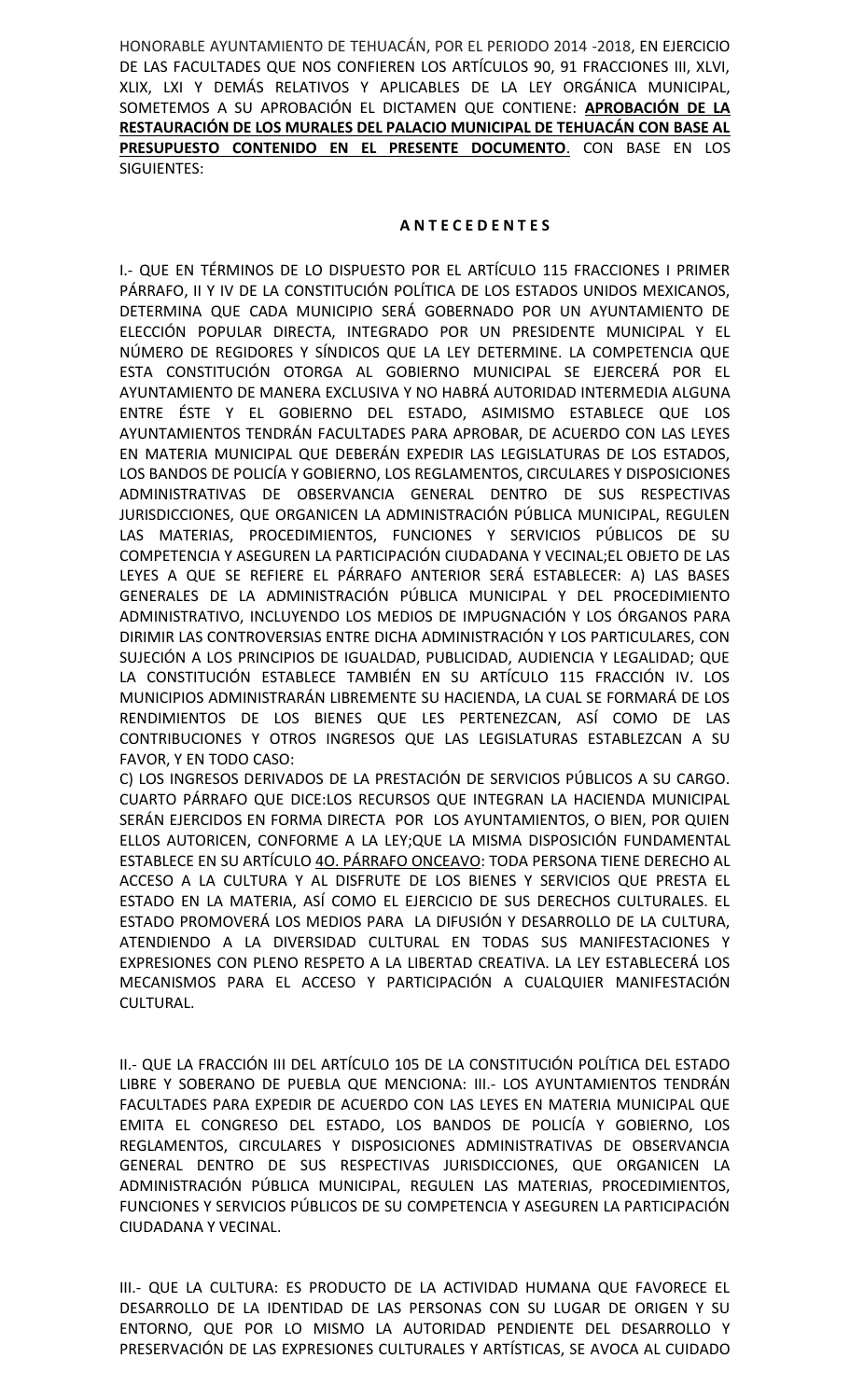DE LAS MANIFESTACIO0NES CULTURALES QUE HAN QUEDADO PLASMADAS EN DISTINTAS OBRAS DEL MUNICIPIO DE TEHUACÁN.

IV.- QUE LOS MURALES QUE SE ENCUENTRAN EN EL PALACIO MUNICIPAL HA SIDO UN EMBLEMA CARACTERÍSTICO DEL MUNICIPIO E INCLUSO HA DADO PROYECCIÓN A LA CIUDAD, QUE LOS MURALES SITUADOS EN LOS ARCOS DEL PALACIO, FUERON PINTADOS POR LOS HERMANOS Y MURALISTAS: SANTIAGO, RUTILIO Y LUIS ÁNGEL ISRAEL CARPINTEIRO PACHECO, INICIANDO LOS TRABAJOS EL DÍA 2 DE NOVIEMBRE DE 1983 Y TERMINANDO EL DÍA 12 DE FEBRERO DE 1984, DANDO COMO RESULTADO UNA DE LAS MÁS BELLAS OBRAS QUE SE ENCUENTRAN EN ESTA CIUDAD, QUE EL MURAL SE COMPONE DE DISTINTAS SECCIONES, A SABER: MURAL 1: EL ORIGEN; MURAL 2: REGIÓN DE LA MIXTECA; MURAL 3: REGIÓN DEL ALTIPLANO , MURAL 4: REGIÓN DEL VALLE, MURAL 5: REGIÓN DE LA SIERRA, MURAL 6 REGIÓN DE LA MONTAÑA; MURAL 7: EL PASADO, EL PRESENTE Y EL FUTURO DE TEHUACÁN, QUE LOS MISMOS CON EL PASO DE LOS AÑOS HAN SUFRIDO DETERIORO POR LA ACCIÓN DEL TIEMPO, EL CLIMA POR LO QUE HAN SUFRIDO DESPRENDIMIENTOS, LA ACCIÓN DE LOS CIUDADANOS QUE VA EN DETRIMENTO DE LOS MURALES E INCLUSO SE HAN DAÑADO POR GRAFITIS.

V.- QUE EL MURAL QUE SE ENCUENTRA EN EL INTERIOR DEL PALACIO MUNICIPAL LLAMADO UN NUEVO MUNDO FUE CREADO EN EL AÑO DE 1969 POR EL PINTOR MAESTRO FERNANDO RAMÍREZ OSORIO Y DE LA MISMA FORMA HA SIDO DAÑADO POR LA HUMEDAD LO QUE HA OCASIONADO QUE EL SALITRE SE VAYA ACUMULANDO, DAMOS CUENTA QUE ES NECESARIO TAMBIÉN DARLE MANTENIMIENTO Y QUE SE REALICEN LOS TRABAJOS DE RESTAURACIÓN.

VI.- QUE PARA EFECTO DE QUE NUESTROS MURALES TENGAN UNA MAYOR CALIDAD Y DURABILIDAD, ES NECESARIO DARLES MANTENIMIENTO, POR LO QUE ES NECESARIO QUE SEAN ARTISTAS QUE HAN TENIDO LA OPORTUNIDAD DE REALIZAR LOS TRABAJOS DE CREACIÓN DE LOS MURALES, POR LO QUE PUEDEN SIN PROBLEMA EFECTUAR LOS TRABAJOS DE RESTAURACIÓN DE LOS MURALES MENCIONADOS.

#### C O N S I D E R A N D O

I. QUE EL PÁRRAFO PRIMERO DE LA FRACCIÓN II DEL ARTÍCULO 115 DE LA CONSTITUCIÓN POLÍTICA DE LOS ESTADOS UNIDOS MEXICANOS, DETERMINA QUE LOS AYUNTAMIENTOS TENDRÁN FACULTADES PARA APROBAR, DE ACUERDO CON LAS LEYES EN MATERIA MUNICIPAL QUE DEBERÁN EXPEDIR LAS LEGISLATURAS DE LOS ESTADOS, LOS BANDOS DE POLICÍA Y GOBIERNO, LOS REGLAMENTOS, CIRCULARES Y DISPOSICIONES ADMINISTRATIVAS DE OBSERVANCIA GENERAL DENTRO DE SUS RESPECTIVAS JURISDICCIONES, QUE ORGANICEN LA ADMINISTRACIÓN PÚBLICA MUNICIPAL, REGULEN LAS MATERIAS, PROCEDIMIENTOS, FUNCIONES Y SERVICIOS PÚBLICOS DE SU COMPETENCIA Y ASEGUREN LA PARTICIPACIÓN CIUDADANA Y VECINAL; MISMA DISPOSICIÓN QUE ES TRASLADADA A LA FRACCIÓN III DEL ARTÍCULO 105 DE LA CONSTITUCIÓN POLÍTICA DEL ESTADO LIBRE Y SOBERANO DE PUEBLA;

II. QUE EL ARTÍCULO 78 DE LA LEY ORGÁNICA MUNICIPAL DENTRO DE LAS ATRIBUCIONES DE LOS AYUNTAMIENTOS DETERMINA EN SUS FRACCIONES XVII. FOMENTAR LAS ACTIVIDADES DEPORTIVAS, CULTURALES Y EDUCATIVAS, ESTANDO OBLIGADOS A SEGUIR LOS PROGRAMAS QUE EN ESTA MATERIA ESTABLEZCAN LAS AUTORIDADES COMPETENTES; XVIII. PROMOVER CUANTO ESTIME CONVENIENTE PARA EL PROGRESO ECONÓMICO, SOCIAL Y CULTURAL DEL MUNICIPIO Y ACORDAR LA REALIZACIÓN DE LAS OBRAS PÚBLICAS QUE FUEREN NECESARIAS; LXVI. LAS DEMÁS QUE LE CONFIERAN LAS LEYES Y ORDENAMIENTOS VIGENTES EN EL MUNICIPIO.

III. QUE EL ARTÍCULO 92 DE LA MISMA LEY ARRIBA INVOCADA ESTIPULA EN SUS FRACCIONES III, IV Y V QUE SON FACULTADES Y OBLIGACIONES DE LOS REGIDORES EL EJERCER LAS FACULTADES DE DELIBERACIÓN Y DECISIÓN DE LOS ASUNTOS QUE LE COMPETEN AL AYUNTAMIENTO, FORMAR PARTE DE LAS COMISIONES PARA LAS QUE FUEREN DESIGNADOS POR ESTE Y DICTAMINAR E INFORMAR SOBRE LOS ASUNTOS QUE SE LES ENCOMIENDE;

IV. QUE LA LEY ORGÁNICA MUNICIPAL ESTABLECE EN SU ARTÍCULO 150 FRACCIÓN XII. CONSERVACIÓN Y PROMOCIÓN DE LA IDENTIDAD Y CULTURA DE LOS PUEBLOS Y POBLACIONES INDÍGENAS.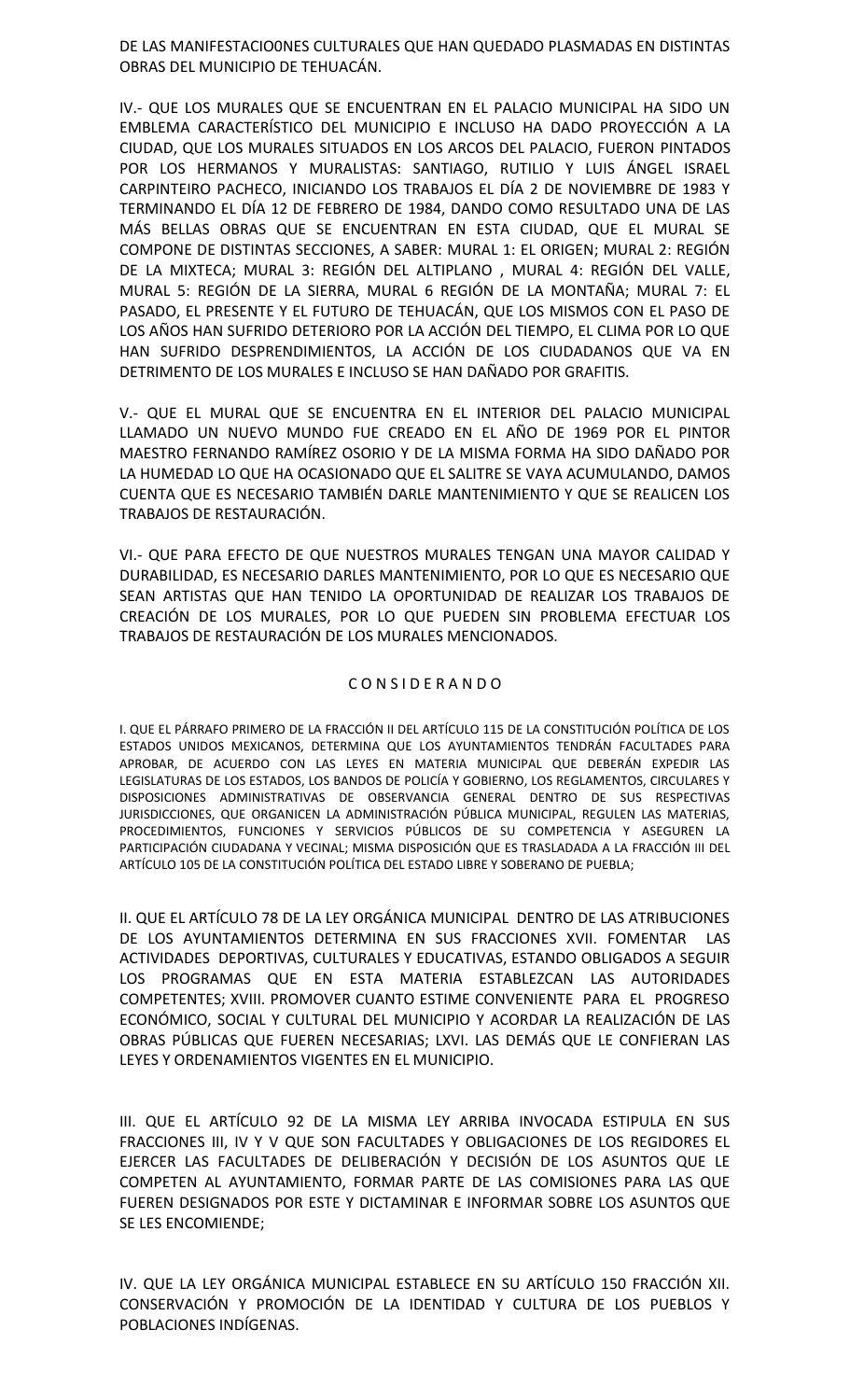V. QUE LA LEY DE CULTURA DEL ESTADO DE PUEBLA ESTABLECE EN SU ARTÍCULO 1 EN SUS FRACCIONESI, III, Y IV; RECONOCER EL DERECHO DE TODO HABITANTE DE LA ENTIDAD A LA VALORACIÓN DE SUS MANIFESTACIONES CULTURALES Y A LA CREACIÓN, ASÍ COMO A LA PARTICIPACIÓN Y DISFRUTE DE LA VIDA CULTURAL; REGULAR LAS ACCIONES DE LAS AUTORIDADES ESTATALES Y MUNICIPALES QUE TIENDAN A FACILITAR, Y EN SU CASO A GARANTIZAR, EL DISFRUTE, PRESERVACIÓN, PROMOCIÓN, DIFUSIÓN Y RECREACIÓN DE LA CULTURA EN SUS MANIFESTACIONES ARTÍSTICAS, ARTESANALES, COSTUMBRES Y TRADICIONES POPULARES; Y PROMOVER LA PARTICIPACIÓN DE LOS INDIVIDUOS, GRUPOS Y ORGANIZACIONES PRIVADAS EN LA PRESERVACIÓN, PROMOCIÓN, FOMENTO, DIFUSIÓN E INVESTIGACIÓN DE LA CULTURA, ASÍ COMO EN APOYO A LA PRODUCCIÓN, FINANCIAMIENTO Y DISTRIBUCIÓN DE BIENES CULTURALES O A LA PRESTACIÓN DE SERVICIOS RELACIONADOS.QUE ADEMÁS ESTABLECE COMO AUTORIDADES COMPETENTES PARA LA APLICACIÓN DE LA LEY EN SU ARTÍCULO 4º. SON AUTORIDADES COMPETENTES PARA APLICAR LA PRESENTE LEY: EN SU FRACCIÓN **III**.- LOS AYUNTAMIENTOS Y EN SU FRACCIÓN IV.- LOS ORGANISMOS ESTATALES Y MUNICIPALES CUYA NATURALEZA SEA EMINENTEMENTE CULTURAL.

VI.- QUE LA MISMA LEY DE CULTURA DEL ESTADO DE PUEBLA ESTABLECE EN SUS ARTÍCULOS 6 Y 9 FRACCIONES II Y VIII: LA PROMOCIÓN Y FOMENTO DE LA CULTURA SERÁN DEMOCRÁTICOS, POPULARES Y PLURALES Y LA ACTUACIÓN DE LAS AUTORIDADES ESTATALES Y MUNICIPALES COMPETENTES, SE REGIRÁ CON SUJECIÓN A DICHOS PRINCIPIOS. YSIN PERJUICIO DE LO ESTABLECIDO EN LA LEY ORGÁNICA MUNICIPAL, ES OBLIGACIÓN DE LOS AYUNTAMIENTOS A TRAVÉS DE SUS PRESIDENTES MUNICIPALES: PRESERVAR EL PATRIMONIO CULTURAL, ASÍ COMO FOMENTAR E IMPULSAR LAS MANIFESTACIONES Y ACTIVIDADES ARTÍSTICAS Y CULTURALES PROPIAS DEL MUNICIPIO, SUS FERIAS, TRADICIONES, REALIZANDO EL CENSO CULTURAL DE LOS MISMOS; PROMOVER Y ORGANIZAR, DIRECTA O COORDINADAMENTE CON LAS DEPENDENCIAS O ENTIDADES COMPETENTES E INSTANCIAS PRIVADAS O SOCIALES, LA REALIZACIÓN DE EXPOSICIONES, FERIAS, FESTIVALES, CERTÁMENES, CURSOS Y REPRESENTACIONES DE CARÁCTER CULTURAL Y ARTÍSTICO, QUE FOMENTEN EL DESARROLLO DE LAS MANIFESTACIONES ARTÍSTICAS EN TODAS SUS DISCIPLINAS;

VII. QUE TAL COMO QUEDÓ EXPUESTO EN LOS ANTECEDENTES IV, V Y VI DEL PRESENTE DOCUMENTO ES NECESARIO QUE PARA QUE NO SE SIGAN DETERIORANDO LAS OBRAS QUE SE ENCUENTRAN EN EL PALACIO MUNICIPAL Y SIGAN SIENDO UN ATRACTIVO QUE LE GENERE UNA MAYOR VISTA AL MISMO, PRESENTAMOS LA PRESENTE PROPUESTA DE PRESUPUESTO PARA QUE SE DE MANTENIMIENTO A LOS MURALES POR LO QUE PRESENTAMOS UN RESUMEN DEL PRESUPUESTO OBTENIDO DE LOS HERMANOS CARPINTEIRO, MISMO QUE A CONTINUACIÓN SE PRESENTA:

| RESUMEN GENERAL DEL PRESUPUESTO DE RESTAURACIÓN DE LOS MURALES DEL |  |
|--------------------------------------------------------------------|--|
| PALACIO MUNICIPAL DE TEHUACÁN                                      |  |

| <b>RESUMEN GENERAL DEL PRESUPUESTO</b>                                 |                         |
|------------------------------------------------------------------------|-------------------------|
| <b>CONCEPTO</b>                                                        | <b>MONTO APROXIMADO</b> |
| <b>MATERIALES</b>                                                      | \$13,100.00             |
| <b>MANO DE OBRA</b>                                                    | \$73,000.00             |
| <b>EQUIPO DE ALTURA</b>                                                | \$63,900.00             |
| <b>TOTAL GENERAL</b>                                                   | \$150,000.00            |
| NOTA: Este presupuesto no incluye el IVA (impuesto al valor agregado). |                         |

POR LO ANTERIORMENTE EXPUESTO Y FUNDADO EN LOS CONSIDERANDOS QUE ANTECEDEN, Y EN USO DE LAS FACULTADES CONFERIDAS SE PROPONE A CONSIDERACIÓN DE ESTE HONORABLE CUERPO COLEGIADO EL SIGUIENTE:

## D I C T A M E N

**ÚNICO.- SE APRUEBE LA RESTAURACIÓN DE LOS MURALES DEL PALACIO MUNICIPAL DE TEHUACÁN EN BASE AL PRESUPUESTO CONTENIDO EN EL PRESENTE DOCUMENTO, SEGÚN LA RELACIÓN CONTENIDA EN EL CONSIDERANDO VII DEL DICTAMEN QUE HA SIDO PRESENTADO.-** ATENTAMENTE.- COMISIÓN DE CULTURA.- TEHUACÁN, PUEBLA, A 4 DE JUNIO DEL 2014.- **JOSÉ BERNARDO POZOS GUTIÉRREZ.- PRESIDENTE DE LA**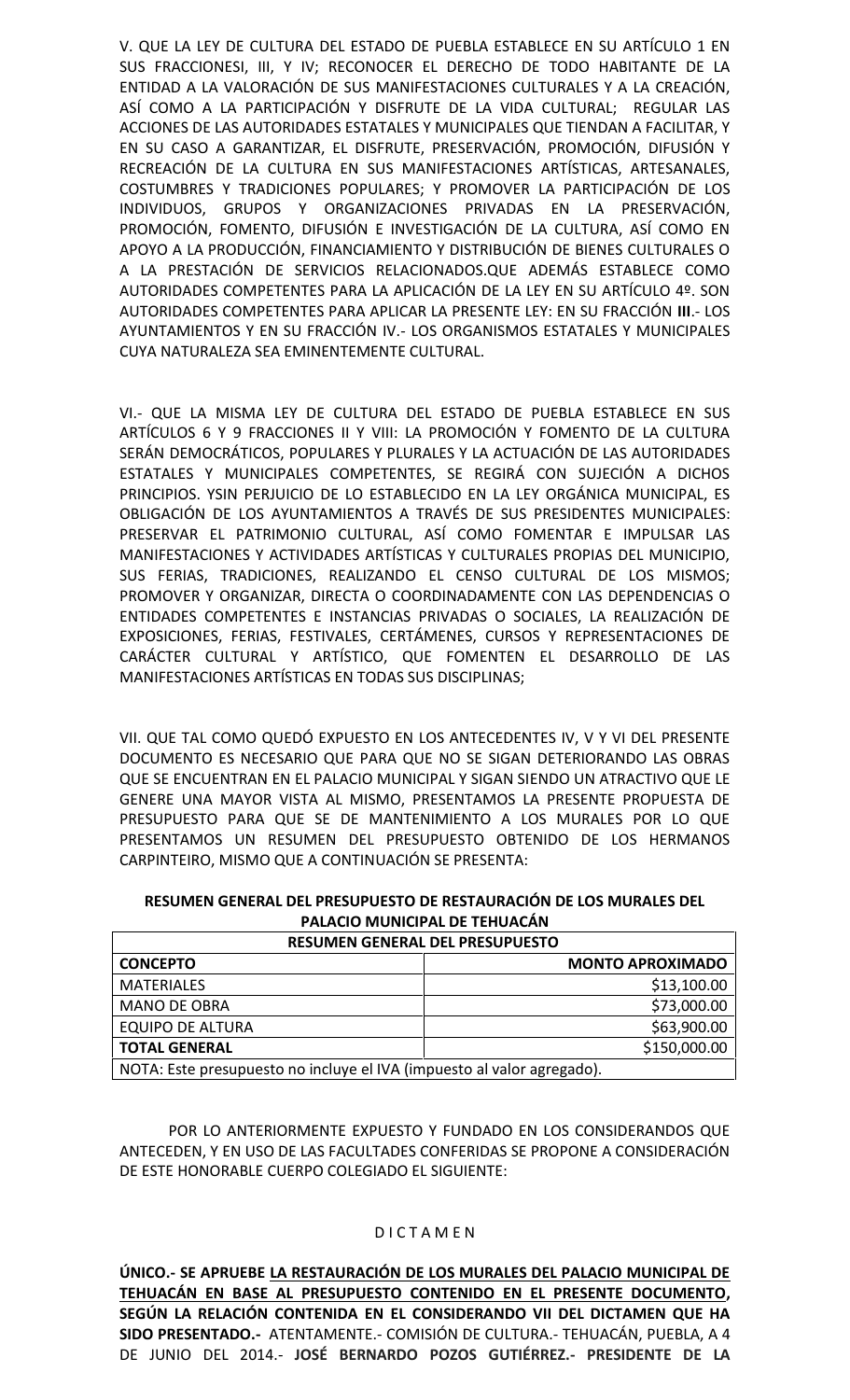**COMISIÓN.- PALOMA NOVELO ALDAZ.- MIEMBRO DE LA COMISIÓN.- MARTHA GARCÍA DE LA CADENA ROMERO.- MIEMBRO DE LA COMISIÓN.- VÍCTOR MANUEL RODRÍGUEZ LEZAMA.- MIEMBRO DE LA COMISIÓN.- AMBROSIO LINARES AMAYO.- MIEMBRO DE LA COMISIÓN.- FIRMAS ILEGIBLES".**

SEÑORA PRESIDENTA MUNICIPAL, REGIDORES Y SINDICO MUNICIPAL, EN VOTACIÓN SE LES CONSULTA SI SE APRUEBA LA PROPUESTA EN CUESTIÓN, LOS QUE ESTÉN POR LA AFIRMATIVA SÍRVANSE MANIFESTARLO LEVANTANDO LA MANO.

HABIÉNDOSE ANALIZADO AMPLIAMENTE EL CONTENIDO DEL DICTAMEN DE REFERENCIA, POR UNANIMIDAD DE VOTOS A FAVOR POR PARTE DE LOS INTEGRANTES DEL H. CABILDO, SE DETERMINA EL SIGUIENTE:

# **A C U E R D O**

**ÚNICO.- SE APRUEBA LA RESTAURACIÓN DE LOS MURALES DEL PALACIO MUNICIPAL DE TEHUACÁN EN BASE AL PRESUPUESTO SIGUIENTE:**

### **RESUMEN GENERAL DEL PRESUPUESTO DE RESTAURACIÓN DE LOS MURALES DEL PALACIO MUNICIPAL DE TEHUACÁN**

| <b>RESUMEN GENERAL DEL PRESUPUESTO</b>                                 |                         |  |
|------------------------------------------------------------------------|-------------------------|--|
| <b>CONCEPTO</b>                                                        | <b>MONTO APROXIMADO</b> |  |
| <b>MATERIALES</b>                                                      | \$13,100.00             |  |
| <b>MANO DE OBRA</b>                                                    | \$73,000.00             |  |
| <b>EQUIPO DE ALTURA</b>                                                | \$63,900.00             |  |
| <b>TOTAL GENERAL</b>                                                   | \$150,000.00            |  |
| NOTA: Este presupuesto no incluye el IVA (impuesto al valor agregado). |                         |  |

LO ANTERIOR CON FUNDAMENTO EN LOS DISPOSITIVOS LEGALES INVOCADOS EN EL DICTAMEN DE REFERENCIA.

**ASUNTOS GENERALES.- REGIDURÍA DE ECOLOGÍA Y MEDIO AMBIENTE.- DICTAMEN RELATIVO A DETERMINAR ACCIONES EN EL MARCO DE LA CELEBRACIÓN DEL DÍA MUNDIAL DEL MEDIO AMBIENTE, EL DÍA CINCO DE JUNIO DEL DOS MIL CATORCE.**

SEÑORA REGIDORA TIENE USTED EL USO DE LA PALABRA.

LA REGIDORA CLAUDIA OROZCO LÓPEZ, PROCEDE A DAR LECTURA AL DICTAMEN CORRESPONDIENTE, MISMO QUE A LA LETRA DICE:

# **"… HONORABLE CABILDO DEL AYUNTAMIENTO CONSTITUCIONAL DE TEHUACÁN, PUEBLA.**

Los suscritos Licenciada CLAUDIA OROZCO LOPEZ en mi carácter de Presidenta de la Comisión de Ecología y Medio Ambiente, así como sus integrantes C. VÍCTOR MANUEL RODRÍGUEZ LEZAMA Regidor Presidente de la Comisión de Grupos Vulnerables, Juventud y equidad de Género, C. PALOMA NOVELO ALDAZ Regidora Presidenta de la Comisión de Nomenclatura, C. AMBROSIO LINARES AMAYO Regidor presidente de la Comisión de Patrimonio Histórico y deporte y la C. MARTHA GARCIA DE LACADENA ROMERO Regidora Presidente de la Comisión de Salud, de conformidad con lo preceptuado por los artículos 92 fracción II, IV,IX, 94, 96 fracción VIII, 97, 99 85 y 89 de la Ley Orgánica Municipal, sometemos a Aprobación y Autorización del Honorable Cabildo "**SE INSTRUYA A TODO EL PERSONAL DEL AYUNTAMIENTO MUNICIPAL PARA QUE EN EL MARCO**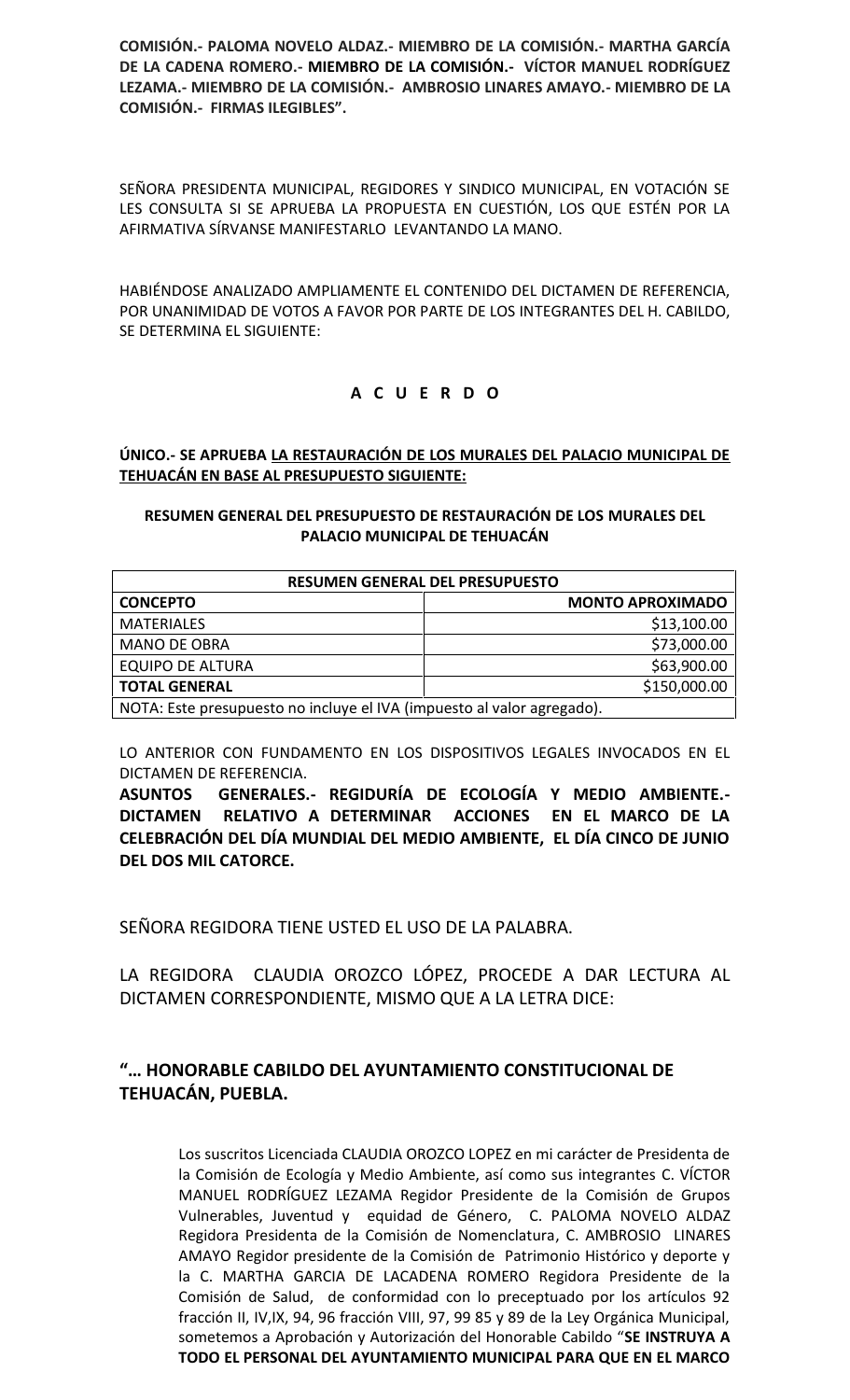**DE LA CELEBRACIÓN EL DÍA MUNDIAL DEL MEDIO AMBIENTE, EL DÍA CINCO DE JUNIO DEL DOS MIL CATORCE NOS TRANSPORTEMOS A PIE, EN BICI O EN COLECTIVAS, CON EL FIN DE NO USAR VEHÍCULOS PARTICULARES NI OFICIALES, SALVO LOS NECESARIOS EN CASOS DE EMERGENCIA BOMBEROS, POLICÍA, PROTECCIÓN CIVIL, PARA QUE CON TAL MEDIDA LOGREMOS CONTRIBUIR A LA REDUCCIÓN DE GASES DE EFECTO INVERNADERO. UNA VEZ APROBADA DICHA MEDIDA SE REGISTRARÁ EN EL PROGRAMA DE NACIONES UNIDAS PARA EL MEDIO AMBIENTE (PNUMA).** En base a los siguientes:

### **C O N S I DE R A N D O S**

- I. Que el párrafo primero de la fracción II del artículo 115 de la Constitución Política de los Estados Unidos Mexicanos, determina que los Ayuntamientos tendrán facultades para aprobar, de acuerdo con las leyes en materia municipal que deberán expedir las legislaturas de los Estados, los Bandos de Policía y Gobierno, los reglamentos, circulares; y disposiciones administrativas de observancia general dentro de sus respectivas jurisdicciones, que organicen la administración pública municipal, regulen las materias, procedimientos, funciones y servicios públicos de su competencia y aseguren la participación ciudadana y vecinal; misma disposición que es trasladada a la fracción III del artículo 105 de la Constitución Política del Estado Libre y Soberano de Puebla;
- II. Que el artículo 76 primer párrafo de la Ley Orgánica Municipal, determina que el Ayuntamiento sesionará válidamente con la asistencia de la mayoría de sus miembros y del Secretario del Ayuntamiento o la persona que legalmente lo sustituya;
- III Que el artículo 77 de la Ley Orgánica Municipal, determina que los acuerdos de los Ayuntamientos se tomarán por mayoría de votos del Presidente Municipal, Regidores y Síndico;
- IV Que el artículo 78 fracciones XVIII , XIX, XXXIX, Y XLV Inciso b) de la Ley Orgánica Municipal, determina en su parte conducente que son atribuciones de los Ayuntamientos; promover cuanto estime conveniente para el progreso económico, social y cultural del Municipio; Establecer las bases sobre las cuales se suscriban los actos, que comprometan al Municipio por un plazo mayor al período del Ayuntamiento, siempre y cuando los mismos sean acordados por las dos terceras partes de los miembros del Ayuntamiento o del Consejo Municipal, en los casos que establezca el presente Ordenamiento, para obtener la aprobación a que se refiere la Constitución Política del Estado Libre y Soberano de Puebla; Formular y aprobar de acuerdo con las leyes federales y estatales, la zonificación y Planes de Desarrollo Urbano Municipal; Formular, conducir y evaluar la política ambiental municipal en las que deberán incluirse b).- la formulación y expedición de los programas de ordenamiento ecológico local del territorio, así como el control y la vigilancia del uso y cambio de uso de suelo, establecidos en dichos programas, c).- La preservación y restauración del equilibrio ecológico y la protección al ambiente en los centros de población, en relación con los efectos derivados de los servicios de alcantarillado, limpia, mercados, centrales de abasto, panteones, rastros, tránsito y transporte locales, siempre y cuando no se trate de facultades otorgadas a la Federación o del Estado;
- V Que el artículo 84 y 89 de la Ley Orgánica Municipal, precisa que Los Ayuntamientos, para aprobar Bandos de Policía y Gobierno, reglamentos y disposiciones administrativas de observancia general, que organicen la Administración Pública Municipal y dentro de sus respectivas jurisdicciones, regulen las materias, procedimientos, funciones y servicios públicos de su competencia, asegurando la participación ciudadana y vecinal; llevarán a cabo el proceso reglamentario, que comprenderá las etapas de propuesta, análisis, discusión, aprobación y publicación; y, que las mismas disposiciones serán observadas para el caso de que sea necesario hacer una reforma o adición a cualesquiera de los ordenamientos aprobados por el Ayuntamiento respectivo;
- VI Que acuerdo a lo establecido en los artículos 42 del Reglamento Municipal de Protección Ambiental del Municipio de Tehuacán, Puebla; establece que con el fin de apoyar las actividades, protección y mejoramiento del ambiente, el H.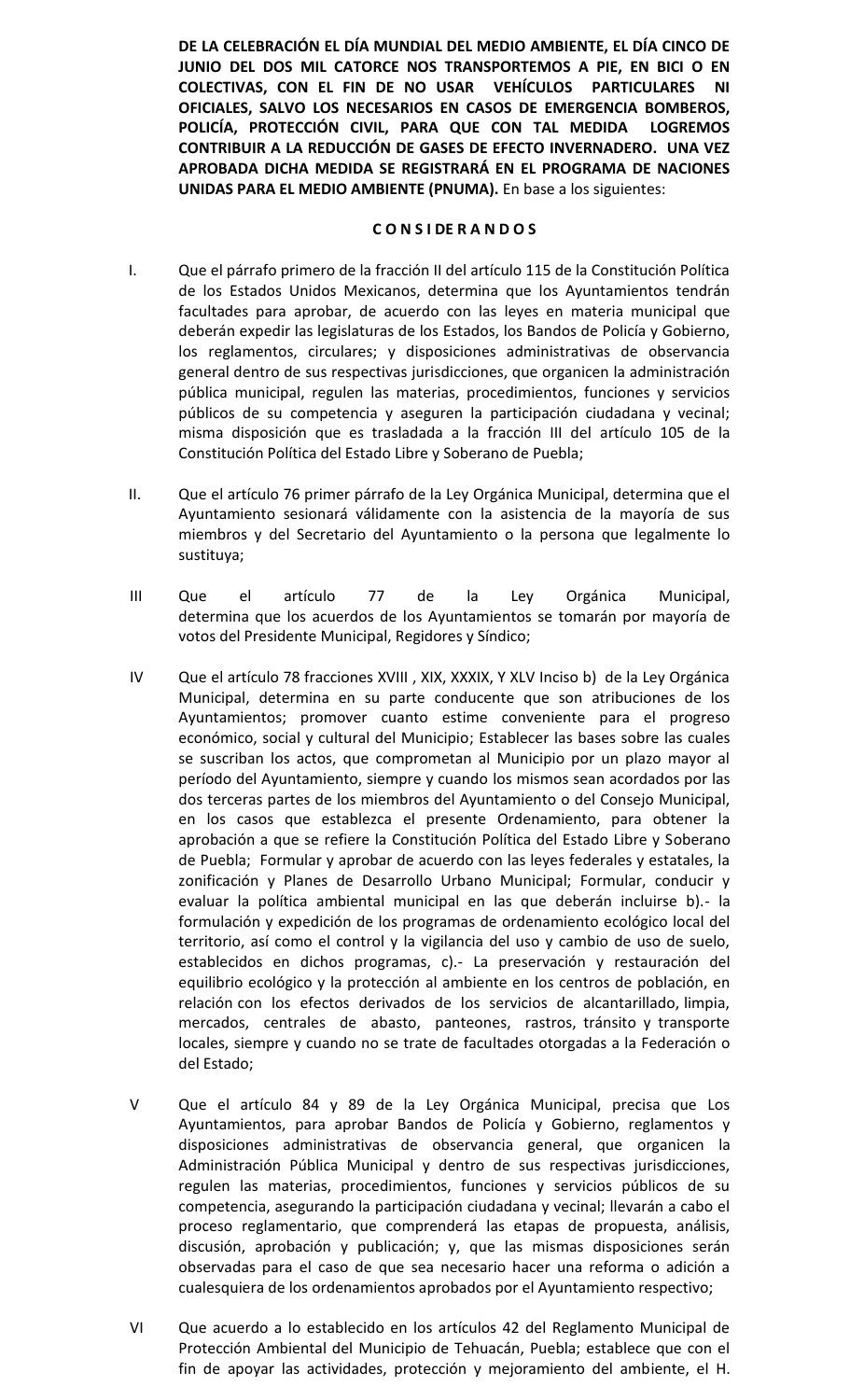Ayuntamiento, a través de la comisión Municipal de protección Ambiental y en coordinación con la Unidad Operativa y la Dirección de Educación realizara las gestiones necesarias ante el Gobierno del Estado para que este ultimo promueva la educación ambiental formal, así mismo impulsara la educación ambiental no formal y la participación social de las distintas comunidades del Municipio.

- VII Que el artículo 9 del Reglamento Municipal de Protección Ambiental del Municipio de Tehuacán, Puebla; regula que el Sistema Integral de Gestión Ambiental Municipal estará integrado por una Comisión interna del H. Ayuntamiento, por el funcionario Municipal que para tal efecto se designe, la cual tendrá carácter de permanente y obligatoria, que se encargara de ejecutar los Acuerdos de Cabildo y las disposiciones del presente Reglamento y, por la ciudadanía, a través de Consejos Ecológicos de Participación Ciudadana o cualquier otra forma de organización social libre y democrática.
- VIII Que el Artículo 2 del Reglamento Municipal de Protección Ambiental del Municipio de Tehuacán, Puebla; preceptúa que se considera de utilidad pública, en su fracción V.- El establecimiento de medidas para la prevención y el control de la contaminación del aire, agua y suelo en el territorio municipal. Y aunado a dicho artículo es importante manifestar lo establecido en el artículo 10 del mismo Reglamento Municipal de Protección Ambiental de este Municipio que a la letra dice: Corresponde a la Comisión de Protección Ambiental, las siguientes atribuciones: Fracción IX.- Promover la educación no formal y la participación ciudadana solidaria para el ciudadano y mejoramiento del ambiente.
- IX. Con el fin de apoyar las actividades de conservación, protección y mejoramiento del ambiente, el H. Ayuntamiento, a través de la Comisión Municipal de protección Ambiental y en coordinación con la Unidad Operativa y la Dirección de Educación, realizara las gestiones necesarias ante el Gobierno del Estado para que este último promueva la educación ambiental formal, así mismo impulsará la educación ambiental no formal y la participación social de las distintas comunidades del Municipio, con el fin de:

IV.- Crear conciencia ecológica en la población que le impulse a participar de manera conjunta con las autoridades en la solución de los problemas ambientales de su localidad…

X. De acuerdo a lo establecido en el artículo 57 del Reglamento Municipal de Protección Ambiental del Municipio de Tehuacán, Puebla; el H. Ayuntamiento, al promover el saneamiento atmosférico dentro del territorio municipal, observará los siguientes criterios:

II.- La contaminación atmosférica es resultado, tanto de las emisiones provocadas por fuentes naturales, como de aquellas provenientes de fuentes artificiales, fijas y móviles; por lo que estas deben prevenirse y controlarse, con el fin de asegurar la calidad de aire.

- XI.- Y toda vez que el mismo Reglamento Municipal de Protección Ambiental del Municipio de Tehuacán, Puebla; en su artículo 58 manifiesta que para promover y efectuar el saneamiento atmosférico, corresponde al Ayuntamiento, por conducto de la Unidad Operativa: VII.- Llevar a cabo Campañas para racionalizar el uso del automóvil particular, así como su afinación y mantenimiento;
- XII.- El Día Mundial del Medio ambiente fue implementado en 1972 en la Asamblea General de las Naciones Unidas en Estocolmo Suecia. En esta Asamblea se creó la Comisión y el Programa de las Naciones Unidas para el medio Ambiente (PNUMA), a partir de ese momento dicho organismo instala cada año un tema Prioritario. Este año El Día Mundial del Medio Ambiente girará en torno a los Pequeños Estados Insulares en Desarrollo en apoyo al nombramiento de las Naciones Unidas de 2014 como Año Internacional de los SIDS (siglas en ingles), relacionando este tema con el Cambio Climático. En concreto, el eslogan elegido para reflejar este tema ha sido **"Alza tu voz, no el nivel del mar"**. El objetivo es centrar la atención pública en esos territorios con motivo de la Conferencia Internacional de los SIDS, así como la necesidad urgente de proteger a las islas de los crecientes riesgos y desafíos a los que hacen frente como

consecuencia del cambio climático. El Día Mundial del Medio Ambiente es una excelente oportunidad para pedir a todos solidaridad con las pequeñas islas.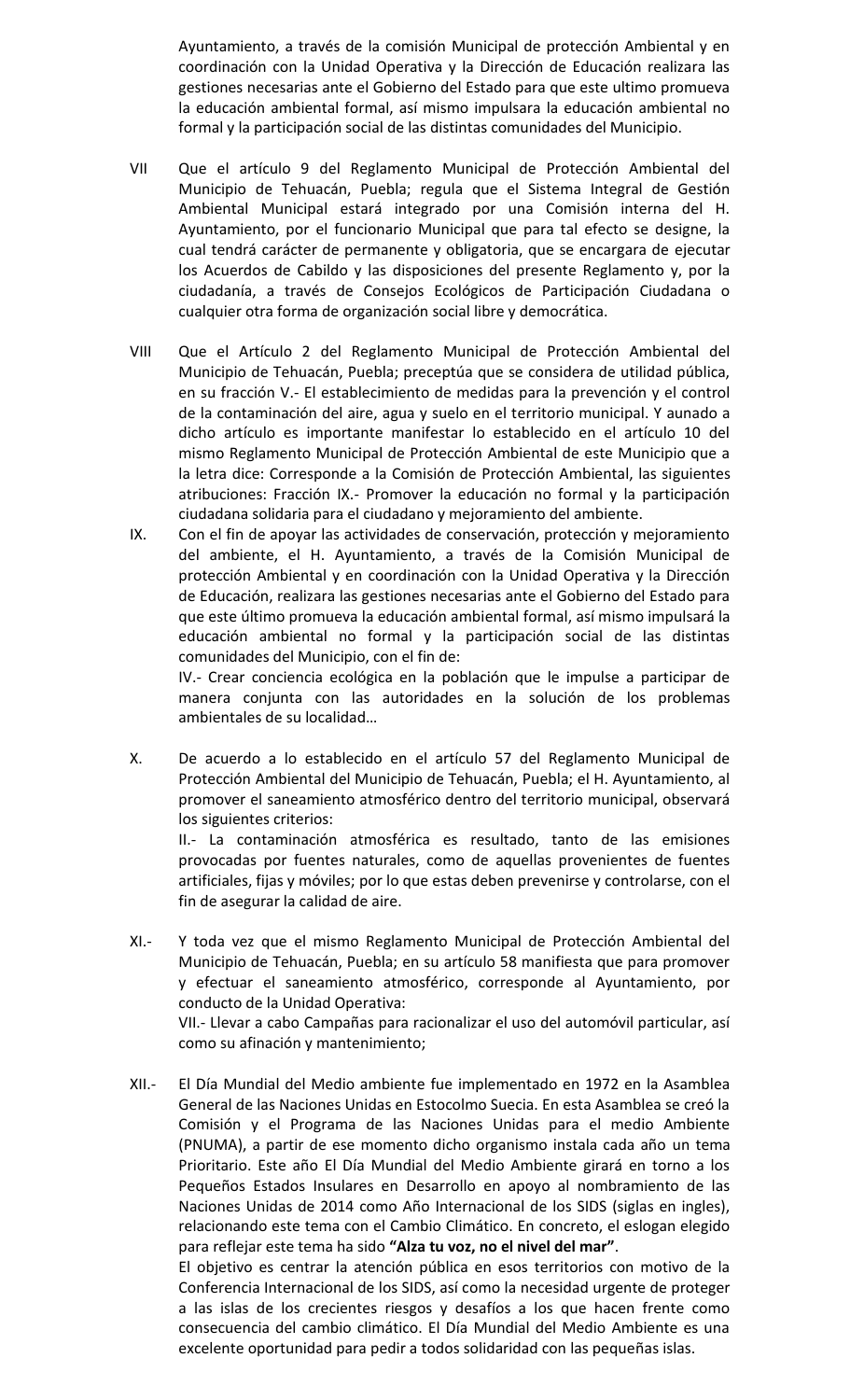XII. Por tales circunstancias y fundamentos y a efecto de que El Día Mundial del Medio Ambiente es una de las herramientas principales de las Naciones Unidas para impulsar la sensibilización y acción por el medio ambiente en todo el mundo. A demás es NUESTRO DIA, el día en el que podemos actuar por el medio ambiente, de tal forma, que la suma de todas las acciones individuales genere un gran impacto positivo en el planeta. El Día Mundial del Medio Ambiente es el momento para darse cuenta de que el CUIDADO de la TIERRA es responsabilidad de todos y de convertirnos en agentes de cambio. Por lo que solicito determine este Honorable Cabildo **SE INSTRUYA A TODO EL PERSONAL DEL AYUNTAMIENTO MUNICIPAL PARA QUE EN EL MARCO DE LA CELEBRACIÓN DEL DÍA MUNDIAL DEL MEDIO AMBIENTE, EL DÍA CINCO DE JUNIO DEL DOS MIL CATORCE NOS TRANSPORTEMOS A PIE, EN BICI O EN COLECTIVAS, CON EL FIN DE NO USAR VEHÍCULOS PARTICULARES NI OFICIALES, SALVO LOS NECESARIOS EN CASOS DE EMERGENCIA BOMBEROS, POLICÍA, PROTECCIÓN CIVIL, PARA QUE CON TAL MEDIDA LOGREMOS CONTRIBUIR A LA REDUCCIÓN DE GASES DE EFECTO INVERNADERO. PARA QUE UNA VEZ APROBADA DICHA MEDIDA SE REGISTRE NUESTRA ACTIVIDAD EN EL PROGRAMA DE NACIONES UNIDAS PARA EL MEDIO AMBIENTE (PNUMA).ASÍ MISMO SE AUTORICE QUE LOS VEHÍCULOS OFICIALES QUE NO SE USARAN ESE DÍA SEAN RESGUARDADOS EN CALLE RAYÓN NO.7 , PARA QUE LA CIUDADANÍA ESTE SABEDORA DE LA MEDIDA TOMADA POR ESTE MUNICIPIO EN RELACIÓN AL DÍA MUNDIAL DEL MEDIO AMBIENTE.**

En base a lo anterior someto a consideración de este Honorable Cuerpo Colegiado el siguiente:

#### **P E T I T O R I O**

UNICO.- Determine y Autorice el Honorable Cabildo **INSTRUIR A TODO EL PERSONAL DEL AYUNTAMIENTO MUNICIPAL PARA QUE EN EL MARCO DE LA CELEBRACIÓN DEL DÍA MUNDIAL DEL MEDIO AMBIENTE, EL DÍA CINCO DE JUNIO DEL DOS MIL CATORCE NOS TRANSPORTEMOS A PIE, EN BICI O EN COLECTIVAS, CON EL FIN DE NO USAR VEHÍCULOS PARTICULARES NI OFICIALES, SALVO LOS NECESARIOS EN CASOS DE EMERGENCIA BOMBEROS, POLICÍA, PROTECCIÓN CIVIL, PARA QUE CON TAL MEDIDA LOGREMOS CONTRIBUIR A LA REDUCCIÓN DE GASES DE EFECTO INVERNADERO. PARA QUE UNA VEZ APROBADA DICHA MEDIDA SE REGISTRE NUESTRA ACTIVIDAD EN EL PROGRAMA DE NACIONES UNIDAS PARA EL MEDIO AMBIENTE (PNUMA).- A T E N T A M E N T E.- Tehuacán, Puebla, a cuatro de junio del año dos mil catorce.- LIC. CLAUDIA OROZCO LOPEZ.-** Presidenta de la Comisión de Ecología y Medio Ambiente.- **LIC. MARTHA GARCIA DE LACADENA ROMERO.-** Regidora Presidente de la Comisión de Salud e integrante Comisión de Ecología y Medio Ambiente.- **C. VÍCTOR MANUEL RODRÍGUEZ LEZAMA.-** Regidor Presidente de la Comisión de Grupos Vulnerables, Juventud y equidad de Género e integrante Comisión de Ecología y Medio Ambiente.- **C. PALOMA NOVELO ALDAZ.-** Regidora Presidenta de la Comisión de Nomenclatura e integrante Comisión de Ecología y Medio Ambiente.- **C. AMBROSIO LINARES AMAYO.-** Regidor presidente de la Comisión de Patrimonio Histórico y deporte e integrante Comisión de Ecología y Medio Ambiente.- FIRMAS ILEGIBLES".

SEÑORA PRESIDENTA MUNICIPAL, REGIDORES Y SINDICO MUNICIPAL, EN VOTACIÓN SE LES CONSULTA SI SE APRUEBA LA PROPUESTA EN CUESTIÓN, LOS QUE ESTÉN POR LA AFIRMATIVA SÍRVANSE MANIFESTARLO LEVANTANDO LA MANO.

HABIÉNDOSE ANALIZADO AMPLIAMENTE EL CONTENIDO DEL DICTAMEN DE REFERENCIA, POR UNANIMIDAD DE VOTOS A FAVOR POR PARTE DE LOS INTEGRANTES DEL H. CABILDO, SE DETERMINA EL SIGUIENTE: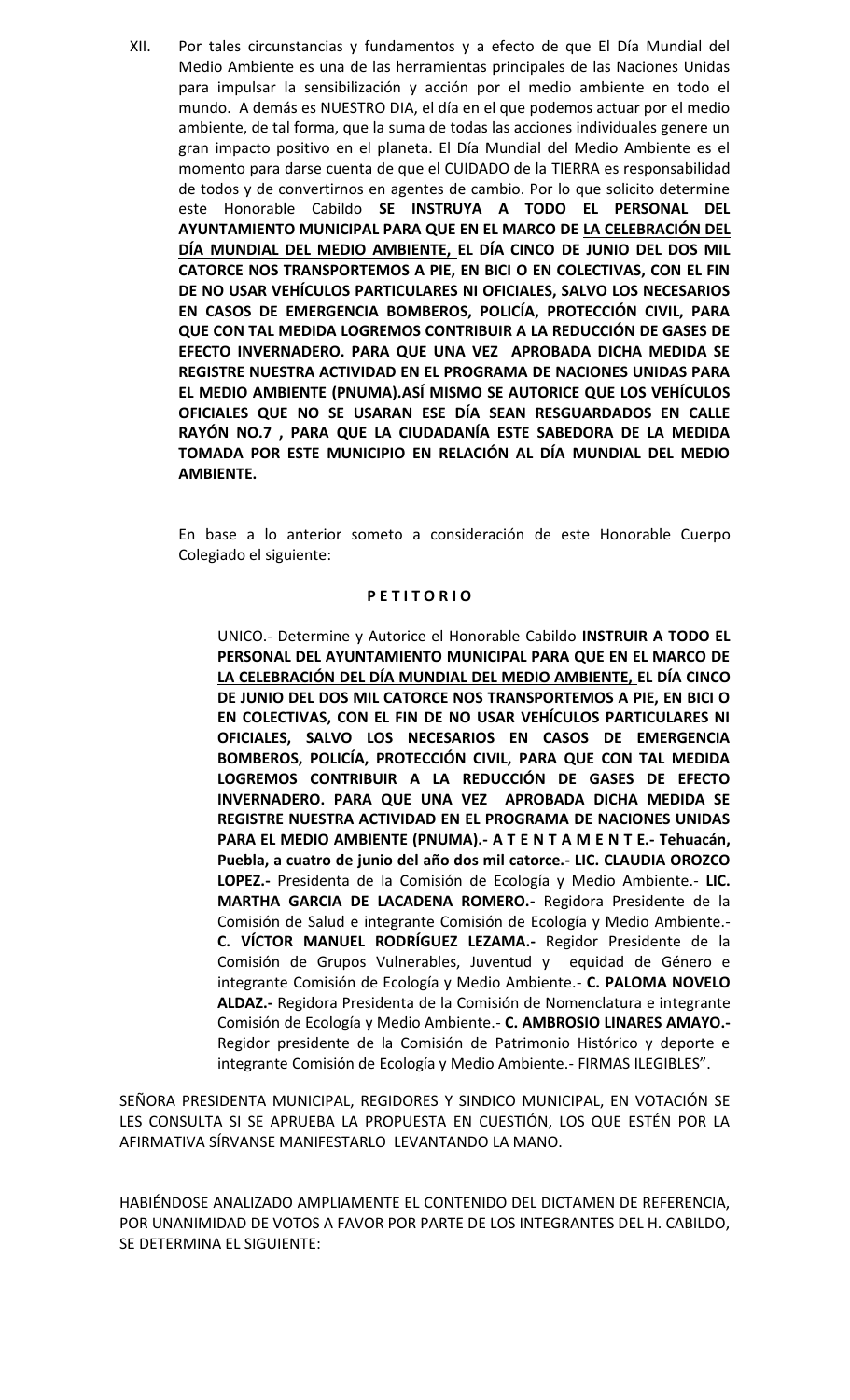**ÚNICO.-** SE DETERMINA Y AUTORIZA **INSTRUIR A TODO EL PERSONAL DEL AYUNTAMIENTO MUNICIPAL PARA QUE EN EL MARCO DE LA CELEBRACIÓN DEL DÍA MUNDIAL DEL MEDIO AMBIENTE, EL DÍA CINCO DE JUNIO DEL DOS MIL CATORCE NOS TRANSPORTEMOS A PIE, EN BICI O EN COLECTIVAS, CON EL FIN DE NO USAR VEHÍCULOS PARTICULARES NI OFICIALES, SALVO LOS NECESARIOS EN CASOS DE EMERGENCIA BOMBEROS, POLICÍA, PROTECCIÓN CIVIL, PARA QUE CON TAL MEDIDA LOGREMOS CONTRIBUIR A LA REDUCCIÓN DE GASES DE EFECTO INVERNADERO. PARA QUE UNA VEZ APROBADA DICHA MEDIDA SE REGISTRE NUESTRA ACTIVIDAD EN EL PROGRAMA DE NACIONES UNIDAS PARA EL MEDIO AMBIENTE (PNUMA).**

LO ANTERIOR CON FUNDAMENTO EN LOS DISPOSITIVOS LEGALES INVOCADOS EN EL DICTAMEN DE REFERENCIA.

EL LIC. JOSÉ HONORIO PACHECO FLORES, SOLICITA AL CABILDO QUE SE SUSPENDA LA PRESENTE SESIÓN ORDINARIA DE CABILDO PARA SER CONTINUADA EL DÍA 5 DE JUNIO DEL 2014, PARA TRATAR LOS PUNTOS DE ASUNTOS GENERALES QUE FALTAN, EN VIRTUD DE QUE SE ENCUENTRAN PRESENTES LOS EXFUNCIONARIOS DE LA ADMINISTRACIÓN PASADA Y VAN A COMPARECER ANTE LA COMISIÓN EN ESTE SALÓN DE CABILDOS.

## **EL CABILDO AUTORIZA SE SUSPENDA ESTA SESIÓN PARA SER CONTINUADA EL DÍA 5 DE JUNIO DEL 2014.**

SIENDO LAS DIEZ HORAS CON NUEVE MINUTOS DEL DÍA CUATRO DE JUNIO DEL AÑO DOS MIL CATORCE, SE PROCEDE A LEVANTAR LA PRESENTE ACTA QUE FIRMAN LOS QUE EN ELLA INTERVINIERON.- DOY FE.-----------------------

## **SECRETARIO DEL H. AYUNTAMIENTO**

## **LIC. JOSÉ HONORIO PACHECO FLORES.**

**C. ERNESTINA FERNÁNDEZ MÉNDEZ** \_\_\_\_\_\_\_\_\_\_\_\_\_\_\_\_\_\_\_\_

**C. ABRAHAM DAVID AGUILAR SANCHEZ** \_\_\_\_\_\_\_\_\_\_\_\_\_\_\_\_\_\_\_\_

**C. NORMA LILIANA FLORES MENDEZ** \_\_\_\_\_\_\_\_\_\_\_\_\_\_\_\_\_\_\_\_

**C. JUAN ALVAREZ CAMPOS** \_\_\_\_\_\_\_\_\_\_\_\_\_\_\_\_\_\_\_\_

| . |                                                                                                            |
|---|------------------------------------------------------------------------------------------------------------|
|   | المداوسة والمدارسة والمدارسة المتداوسة المعارضات المتداولات المدارسة والمدارسة والمدارسة المعارضة أستحدثهم |
|   |                                                                                                            |
|   |                                                                                                            |
|   |                                                                                                            |
|   |                                                                                                            |
|   |                                                                                                            |
|   |                                                                                                            |
|   |                                                                                                            |
|   |                                                                                                            |
|   |                                                                                                            |

**C. PIOQUINTO APOLINAR LEYVA** 

**C. JESUS AMADOR HERNANDEZ MARTINEZ**\_\_\_\_\_\_\_\_\_\_\_\_\_\_\_\_\_\_